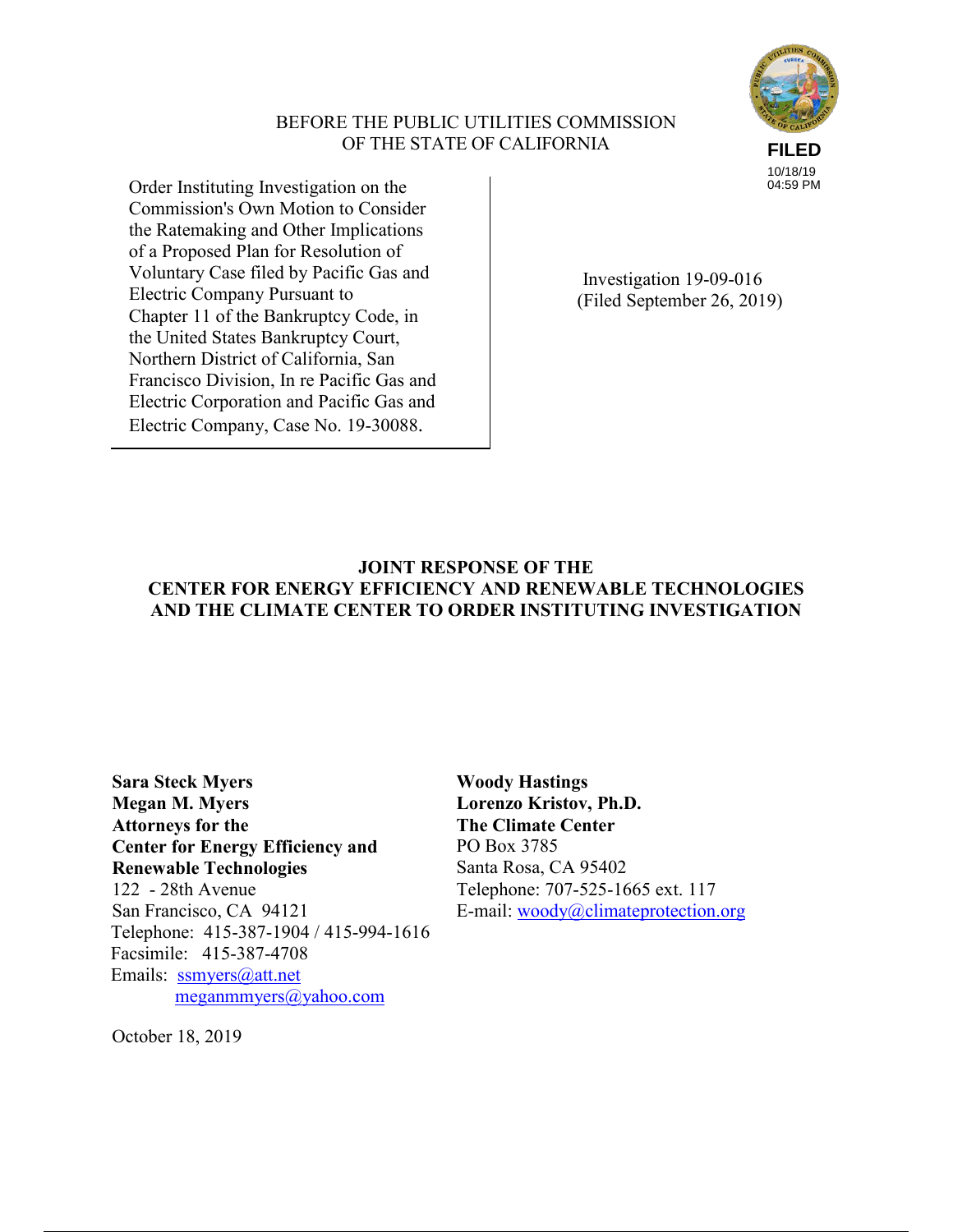# BEFORE THE PUBLIC UTILITIES COMMISSION OF THE STATE OF CALIFORNIA

Order Instituting Investigation on the Commission's Own Motion to Consider the Ratemaking and Other Implications of a Proposed Plan for Resolution of Voluntary Case filed by Pacific Gas and Electric Company Pursuant to Chapter 11 of the Bankruptcy Code, in the United States Bankruptcy Court, Northern District of California, San Francisco Division, In re Pacific Gas and Electric Corporation and Pacific Gas and Electric Company, Case No. 19-30088.

 Investigation 19-09-016 (Filed September 26, 2019)

## **JOINT RESPONSE OF THE CENTER FOR ENERGY EFFICIENCY AND RENEWABLE TECHNOLOGIES AND THE CLIMATE CENTER TO ORDER INSTITUTING INVESTIGATION**

The Center for Energy Efficiency and Renewable Technologies and The Climate Center

respectfully submit this Joint Response to Order Instituting Investigation ("I.") 19-09-016 filed on

September 26, 2019. This Joint Response is filed and served pursuant to the Commission's Rules

of Practice and Procedure and Ordering Paragraph 4 of I.19-09-016.<sup>1</sup>

## **I. BACKGROUND OF CEERT AND THE CENTER**

The Center for Energy Efficiency and Renewable Technologies ("CEERT") is a

nonprofit public-benefit organization founded in 1990 and based in Sacramento, California.

CEERT is a partnership of major environmental groups and private-sector clean energy

companies. CEERT designs and fights for policies that promote global warming solutions,

including achieving mandated carbon reductions through increased reliance on clean, renewable

resources to meet California's energy needs and reduced dependence on fossil fuels.

 $1$  I.19-09-016, at p. 13.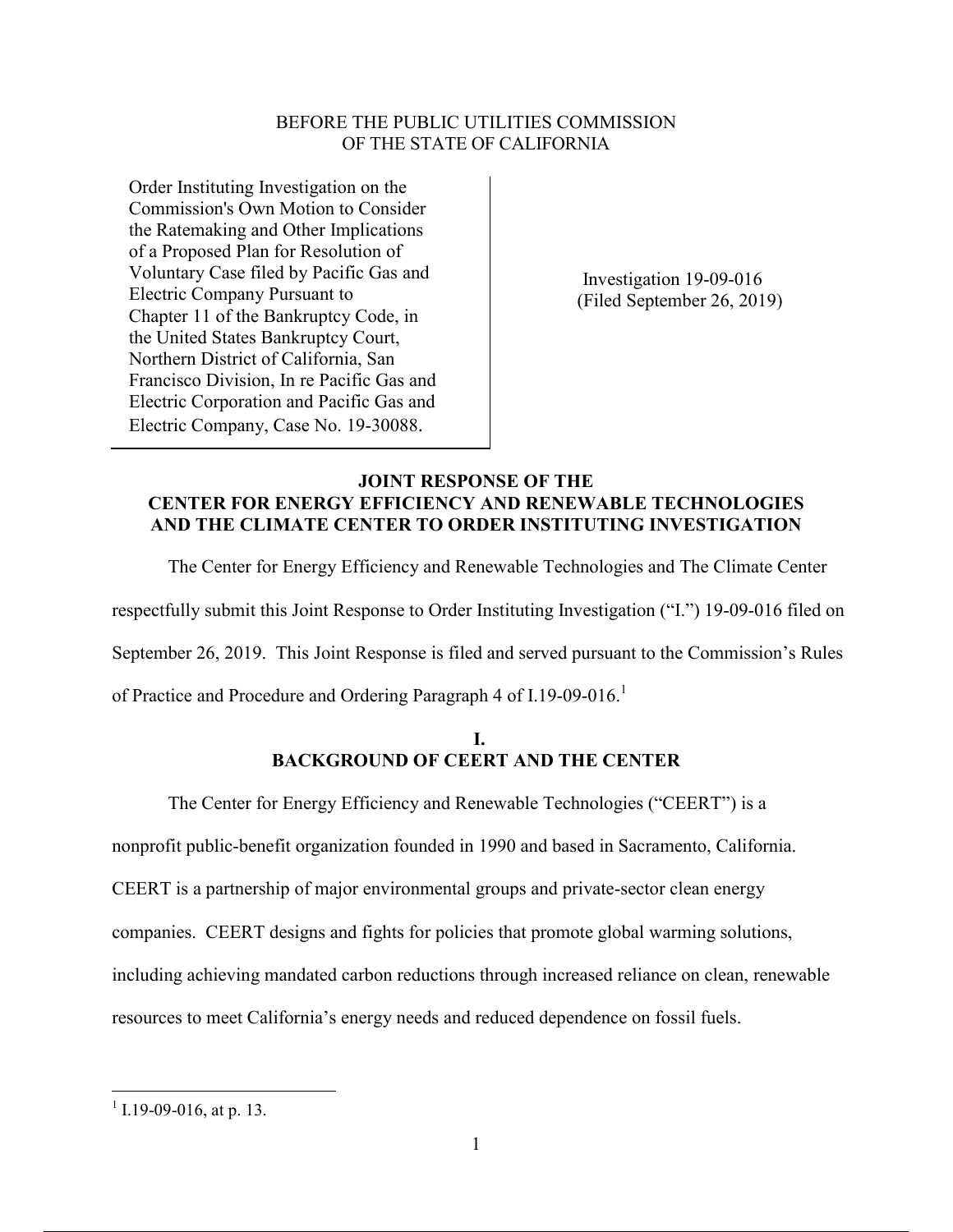This work has included CEERT's participation in I.15-08-019, Pacific Gas and Electric Company's ("PG&E's) "Safety Culture Investigation." In its Comments on the December 21, 2018 Amended Scoping Memo in that proceeding, CEERT noted the Commission's own recognition of the link between Climate Change and the "catastrophic" wildfires that have imperiled PG&E's customers and posed financial challenges for the utility and, in turn, the need to consider alternative corporate structures that will address '"the ability of the state to implement its energy policies, including the need to reduce greenhouse gas (GHG) emissions and local criteria pollutants in both the utility sector and the economy as a whole."<sup>2</sup> In response, CEERT recommended that, for PG&E to provide electric service going forward, the Commission must ensure a corporate structure that will advance and preserve reliance on zero carbon resources to meet customer needs in order to '"combat Climate Change [that is] the root cause of PG&E's current financial difficulties."<sup>3</sup>

The Climate Center (formerly the Center for Climate Protection<sup>4</sup>) ("Center") is a California 501(c)(3) nonprofit organization founded in 2001 with a mission to deliver speed and scale greenhouse gas reductions, starting in California. The Center has also been an active participant in PG&E's Safety Culture Investigation (I.15-08-019). Most recently, on July 22, 2019, the Center (as the Center for Climate Protection) filed Comments in response to the June 18, 2019 Joint Ruling seeking proposals to improve PG&E's safety culture. In those Comments, the Center, noting the language of both this Ruling and the December 2018 Amended Scoping

 <sup>2</sup> I.15-08-019 (PG&E Safety Culture) Amended Scoping Memo (December 21, 2018), at p. 2; A.18-10-003 (PG&E Short Term Borrowing), Reporter's Transcript ("RT") at 36 (Commissioner Picker ("I think everybody is thinking a lot about climate change, fires and the impact that they are having on our utilities already. We are hearing people compare the incident case of PG&E as being one of the first major business failures due to *climate change*." (Emphasis added.))

<sup>&</sup>lt;sup>3</sup> I.15-08-019 (PG&E Safety Culture) CEERT Comments on December 21, 2018 Scoping Memo (February 13, 2019), at p. 7.

<sup>&</sup>lt;sup>4</sup> In August 2019, the Center for Climate Protection, a party to the Commission's PG&E Safety Culture Investigation I.15-08-019, formally changed its name to The Climate Center.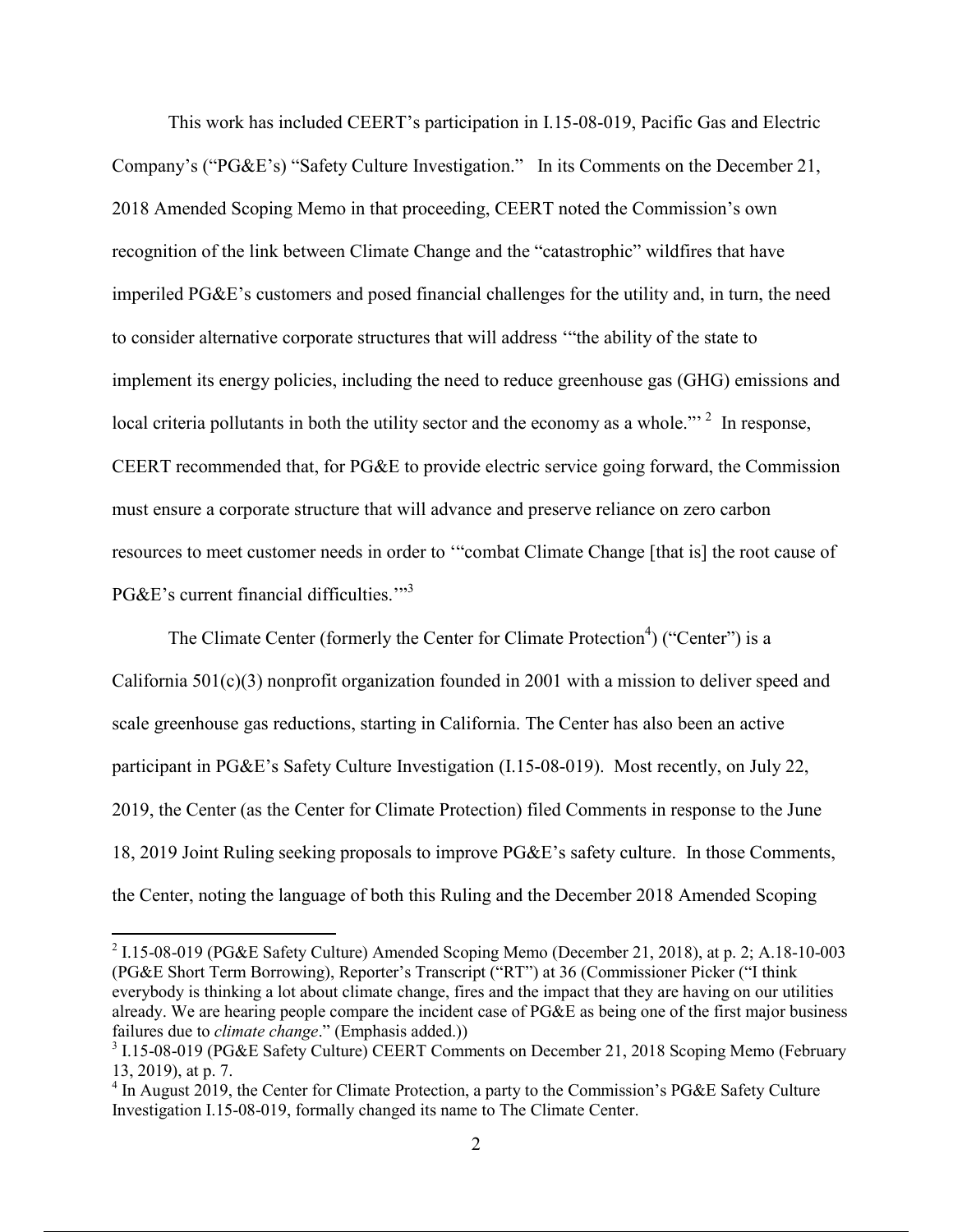Memo, emphasized the urgent need to consider alternatives to PG&E's current corporate governance "not only to address immediate concerns about safety and reliability of electric and gas service in the face of increased environmental volatility (e.g., ongoing fire risks), but also to determine how PG&E can best be structured to implement California's energy and environmental policies, particularly decarbonization of our energy systems and of the economy more generally."<sup>5</sup>

To that end, in its July 22 Comments in I.15-08-019, the Center offered a proposed alternative structure for PG&E's electric distribution function to address both "near-term concerns about safety and reliability in the face of more extreme and unpredictable disruptions" and "how PG&E will be able to most effectively fulfill its roles and responsibilities in achieving California's decarbonized future."<sup>6</sup> An excerpt from the Center's July 22 Comments that contains the full description of its proposal (Section 6) is appended and incorporated by reference hereto in Appendix A and discussed further below. Section 6 can also be found at pages 10 through 27 of the Center's July 22 Comments as filed and docketed in I.15-08-019 at http://docs.cpuc.ca.gov/PublishedDocs/Efile/G000/M311/K115/311115582.PDF.

## **II. PRELIMINARY SCOPING MEMO AND NEEDED CONSOLIDATION WITH SAFETY CULTURE OII**

**A. PG&E's Corporate Structure and Governance Is a Central Outcome of this Commission's Review and Approval of a Plan of Reorganization for PG&E and Must Be Addressed In A Manner that Accounts for Party Input and Record Development to Date on that Issue, Including But Not Limited To, Formal Consolidation of this OII with the Safety Culture OII.** 

The central purpose of I.19-09-016 (OII) is defined by the Commission as follows:

"We initiate this [OII] to afford parties the opportunity to be heard and comment on any California Public Utilities Commission (Commission) regulatory

 <sup>5</sup> I.15-08-019 (PG&E Safety Culture) Center Comments (July 22, 2019), at p. 2.

 $6$  *Id.*, at pp. 10-25 (Center Proposal).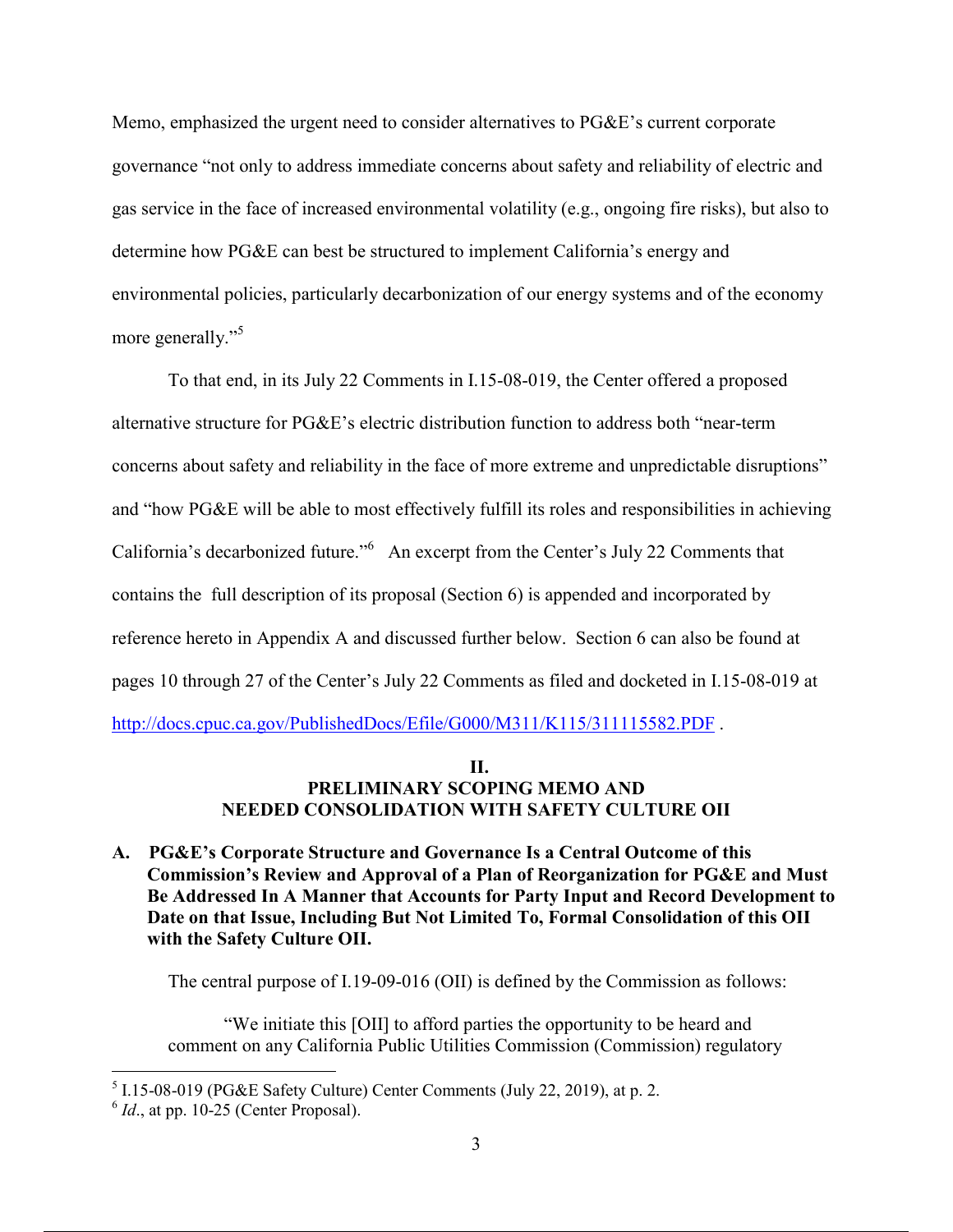review resulting from a proposed plan of reorganization (including any amendments) filed with the Commission, any proposed settlement agreement resolving PG&E's Chapter 11 case between PG&E and Commission staff filed in connection with a plan, any regulatory approvals required pursuant to Public Utilities Code Section 3292 in order for  $P G \& E$  to become eligible to participate in the wildfire fund established pursuant to Assembly Bill 1054 (AB) 1054, any other regulatory approvals required by AB 1054, and any other matters that may need to be decided by this Commission in connection with a plan." 7

AB 1054 is, of course, a significant piece of legislation relative to the wildfires that have already occurred and have presented financial and operational challenges for PG&E, as well as those that are anticipated to occur in the future. With respect to referenced Section 3292, this statute, in particular subsection (b), subparts  $(1)(A)$  through  $(E)$ , conditions eligibility to participate in that fund on PG&E's bankruptcy proceeding having been "resolved pursuant to a plan or similar document not subject to stay" by June 30, 2020.

While this timeline is clearly significant, access to this fund should not stand in the way of this Commission undertaking needed restructuring of PG&E that may *not yet, but should be,* part of any "plan" that will ensure that PG&E provides electric service in a manner that is reliable, safe, and best aligned with achieving this State's environmental and climate change goals. In fact, that recognition is not only central to other pending investigations of PG&E by the Commission, $8$  but is also part of Section 3292. Thus, Commission approval of any PG&E reorganization plan is not only a prerequisite to wildfire fund eligibility, but also requires the Commission to determine, among other things, that "the reorganization plan and other documents resolving the insolvency proceeding" result in a "governance structure" that is "acceptable in light of the electrical corporation's safety history, criminal probation, recent financial condition, and other factors deemed relevant by the commission" and "are (i) consistent

 $<sup>7</sup>$  OII, at p. 2.</sup>

<sup>&</sup>lt;sup>8</sup> These include, but are not limited to, I.15-08-019 (Safety Culture OII) and I.19-06-015 (2017 Northern California Wildfires). See also, PG&E Response to OII (October 11, 2019), at p. 13.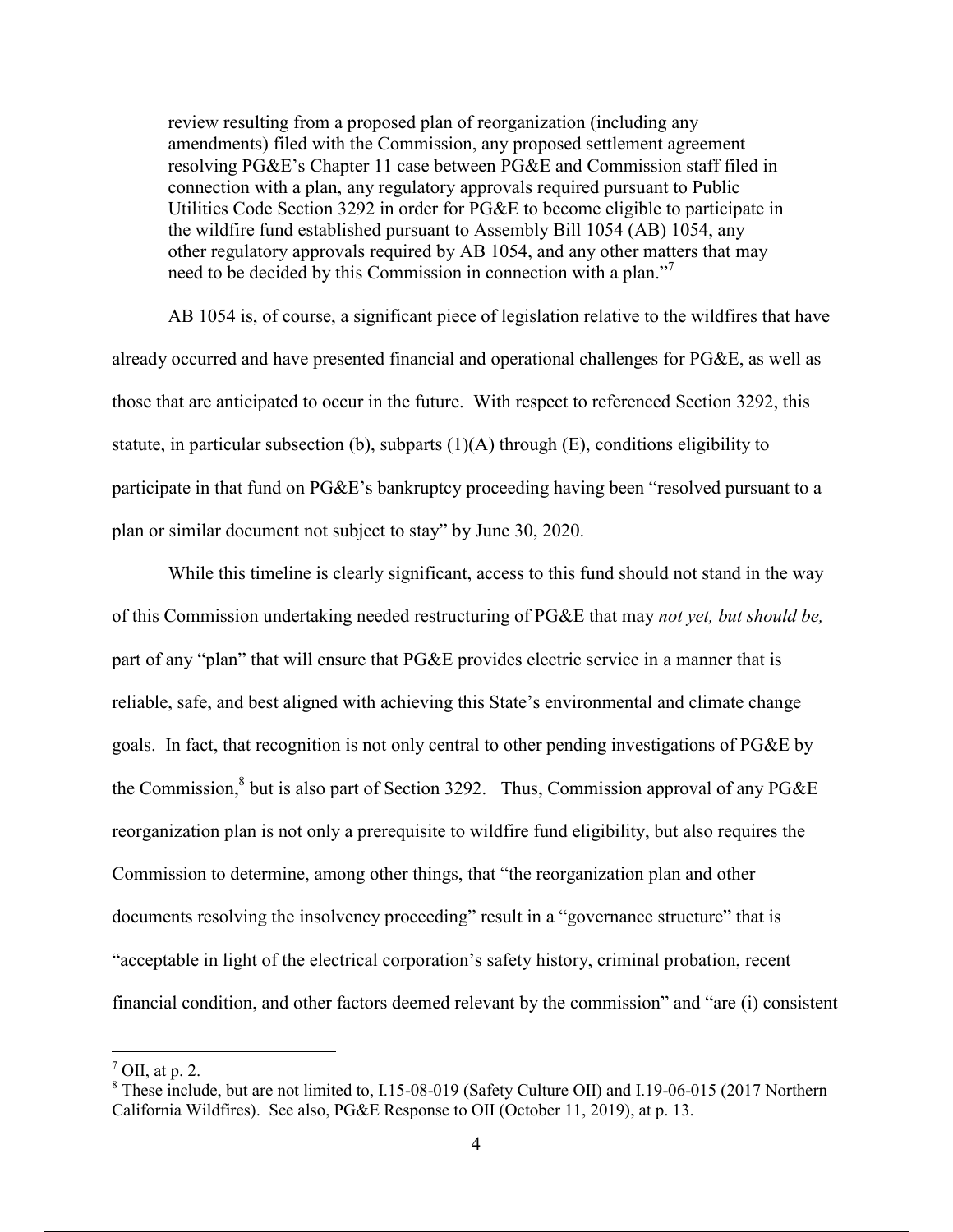with the state's climate goals as required pursuant to the California Renewables Portfolio Standard Program and related procurement requirements of the state and (ii) neutral, on average, to the ratepayers of the electrical corporation."<sup>9</sup>

Further, as of this date, PG&E's "governance structure" is not one that has effectively dealt with wildfire risks. Thus, as evidenced by last week's "public safety power shut-off" ("PSPS"), PG&E, even by its own admission, does not have the organizational structure in place necessary to appropriately and safely respond to and protect its customers in wildfire conditions.<sup>10</sup> Where this PSPS event, both as to its size, operation, and impact on customers, was overly broad, confusing, and unnecessarily disruptive to customers, it continues to beg the question whether PG&E, as currently organized, is simply unable to operate efficiently and safely in the public interest.<sup>11</sup>

Both the OII and PG&E's proposed plan appear to recognize the significance of the issue of PG&E's corporate structure in exiting bankruptcy. Thus, the OII and PG&E's Response to the OII confirm that PG&E's plan "identifies additional Commission approvals as a condition to a plan confirmation (beyond the statutory findings required for PG&E to participate in the Wildfire Insurance Fund)," which include, notably, "approval of PG&E's corporate governance

 $9^9$  PU Code §3292(b)(1)(C) and (D).

<sup>&</sup>lt;sup>10</sup> PG&E CEO Bill Johnson acknowledged that PG&E was "not adequately prepared to support the operational event" of the large-scale power outage that it undertook during October 10 through 11, 2019, and that PG&E had problems with how it rolled out its recent massive planned outage, including failure to communicate the timing of the shut-offs and undertaking power cuts that were too broad. https://sanfrancisco.cbslocal.com/2019/10/10/power-outage-pge-ceo-apologizes-customers-not-prepared/

 $\frac{11}{11}$  As further evidence of this growing concern, in response to a directive by the Governor, this Commission directed PG&E to perform "an after-action review and take immediate corrective actions" in response to identified "unacceptable" "failures in execution" by PG&E related to this event. That filing, to be made on October 17, was to be followed by an emergency meeting of this Commission to be held today, October 18, 2019.

https://www.cpuc.ca.gov/uploadedFiles/CPUCWebsite/Content/News\_Room/NewsUpdates/2019/PGE% 20Letter%20-%20PSPS%2010-14-19.pdf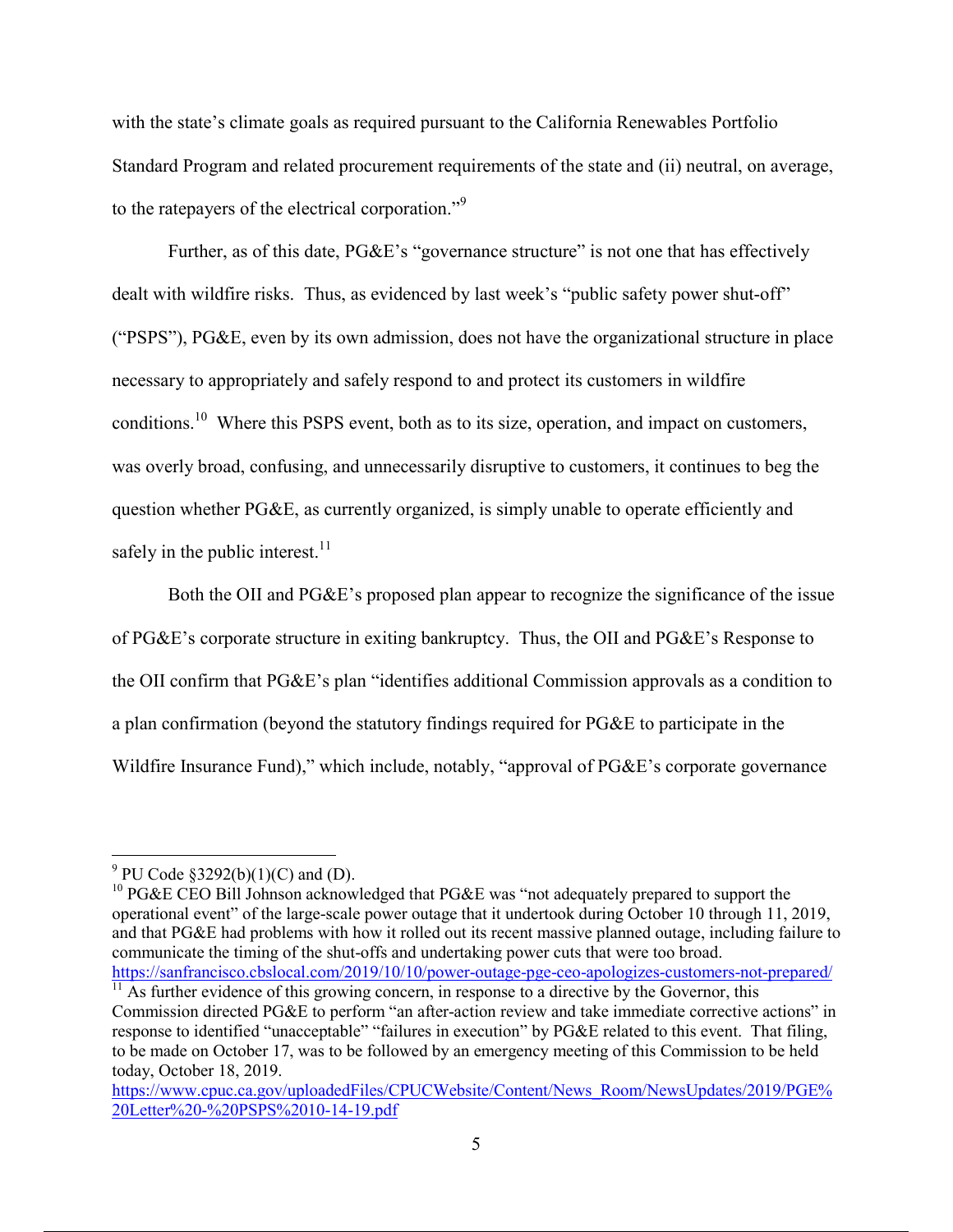structure and disposition of proposals to change PG&E's corporate structure currently under consideration in PG&E's Safety Culture Proceeding" (I.15-08-019).<sup>12</sup>

On this point, PG&E contends and "believes" that a Commission "disposition of potential structure changes" under consideration in the Safety Culture OII "should be" decided by the "end of 2019."<sup>13</sup> That timing would be inappropriate, however, as the Preliminary Scoping Memo for the present OII includes as an issue whether "it is reasonable to approve a plan of reorganization submitted by PG&E and PG&E Corp.," along with "any other relevant plan of reorganization," "taking into consideration…[w]hether to approve a governance structure for the utility, and the appropriate disposition of potential changes to PG&E's corporate structure and authorizations to operate."<sup>14</sup> Thus PG&E's proposal for an end-of-2019 decision in the Safety Culture OII would effectively constrain, if not pre-empt, the Commission's ability to decide on issues central to the scope of the present OII.

From CEERT's and the Center's perspectives, it is not reasonable for the Commission to determine the future structure of PG&E separate from the reorganization plan now presented by PG&E, especially where a competing plan now exists, but was not accounted for in the OII. Thus, as PG&E's Response confirms, the Bankruptcy Court has now terminated PG&E's exclusive right to file a plan of reorganization and has permitted the filing of an alternative, competing plan proposed by the Ad Hoc Committee of Senior Unsecured Noteholders, led by Elliot Management Corporation, and the Official Committee of Tort Claimants, referred to by PG&E as the "Elliot Plan Proposal," a circumstance, as to its specific "evaluation," not directly addressed by the OII.<sup>15</sup>

<sup>&</sup>lt;sup>12</sup> OII, at p. 5; see also, PG&E Response (October 11, 2019), at pp. 12-13.

<sup>13</sup> PG&E Response (October 11, 2019), at p. 13.

 $^{14}$  OII, at pp. 6-7.

<sup>&</sup>lt;sup>15</sup> PG&E Response (October 11, 2019), at 2.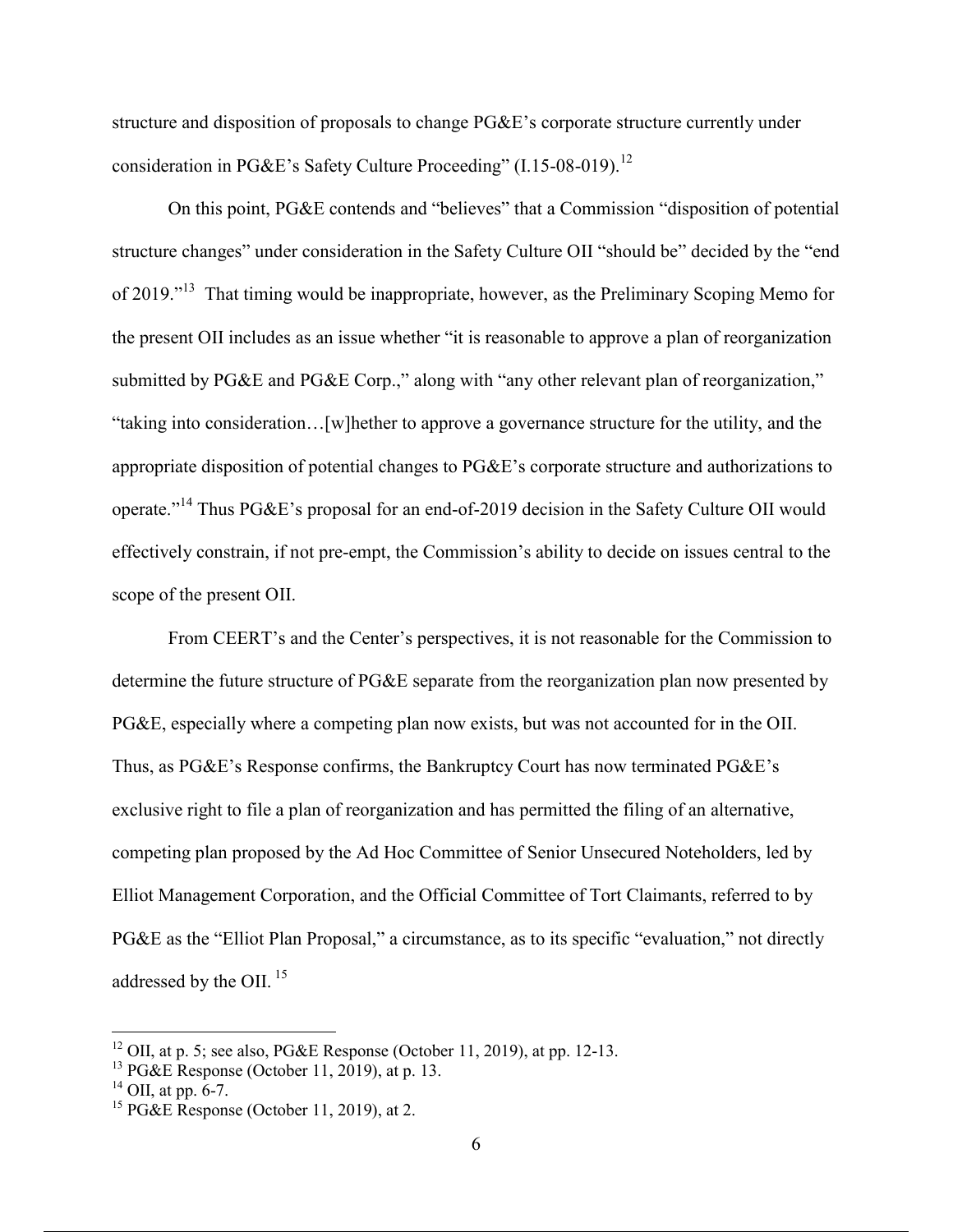Clearly, any consideration of what PG&E's corporate structure will be upon exiting bankruptcy should be made with reference to, and in the context of, the proposed plans of reorganization. But, it is also important that the work and record developed to date in the Safety Culture OII be preserved and made part of this OII, especially in terms of efficiency, where time is of the essence, and party input, which this OII has identified as its central purpose, has already been provided on the issue.<sup>16</sup>

It is CEERT's and the Center's position that an effective plan of reorganization that meets the goals and requirements of the present OII cannot be accomplished without formal consolidation of the Safety Culture OII with this OII. By Rule 7.4 of the Commission's of Practice and Proceeding, "[p]roceedings involving related questions of law or fact may be consolidated." Clearly, the questions of law and fact between this OII and I.15-08-019 are not just "related," but inextricably intertwined. It should be a matter of primary importance to the Commission, again, especially where time is of the essence, to avoid any duplication of effort on this matter and to ensure that the record in the Safety Culture OII is thoroughly considered and can be relied upon in reaching any decision on PG&E's or alternative plans of reorganization.

It is also not appropriate for the Commission to proceed to a decision on corporate organizational, governance, or structural changes to PG&E by a decision in the Safety Culture OII issued separate from and without consideration of any of the plans of reorganization to be addressed in this OII. Such an outcome would be putting the cart before the horse and exclude, not include, party input on reorganization plans in this proceeding. It would also create a process that would obstruct, rather than advance PG&E's claimed goal of "working cooperatively and

 $16$  OII, at p. 2.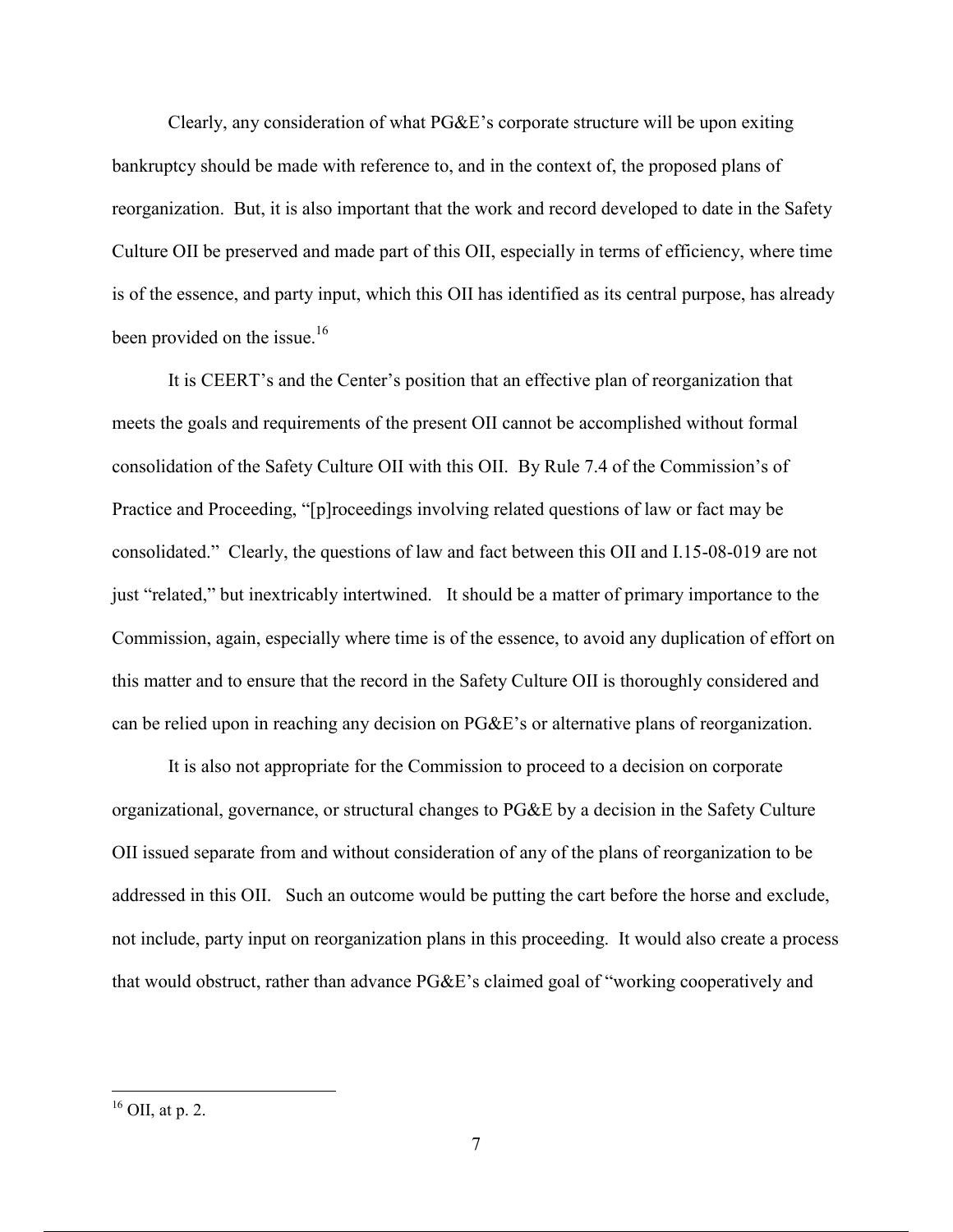expeditiously with the Commission and the parties" in this OII to "emerge from Chapter 11…as a strong provider of safe, reliable, affordable and clean energy to customers."17

What is clearly not acceptable is to leave the important issues of PG&E's future structure, especially those being considered and addressed outside of this OII, to some kind of "flexible," ad hoc determinations by the Commission as PG&E proposes in its Response to this OII. PG&E recommends that "given the relationship between the issues in this proceeding and those being developed in other forums, the process in this proceeding must be flexible."<sup>18</sup> The "flexibility" proposed by PG&E appears to admit any of a series of potential open-ended decisions that could be made by the Commission as to the scope and manner in which issues that are central to the plan or preliminarily included in the scope of this OII (including PG&E restructuring), but not resolved by December 2019, could be heard, or perhaps not heard at all.<sup>19</sup>

Such a vague process undermines not only parties' due process rights of clear notice and opportunity to be heard, but even the OII's purpose of providing a venue for party input on any plan for PG&E's reorganization as it emerges from bankruptcy. While there may be other issues for which formal consolidation should be considered, it is inescapable that those issues being addressed in I.15-08-019 (Safety Culture OII) dealing with PG&E's corporate structure and governance must be a formal part of this OII and a decision on those issues should not be rendered before or outside of any consideration or approval of a plan of reorganization for PG&E.

To do otherwise will fail to guarantee that PG&E's future, post-bankruptcy structure will operate in the future as "a strong provider of safe, reliable, affordable and clean energy to its

<sup>&</sup>lt;sup>17</sup> PG&E Response (October 11, 2019), at p. 17.

 $^{18}$  *Id.*, at p. 5.

<sup>&</sup>lt;sup>19</sup> *Id.*, at pp. 5, 12, 14, 15.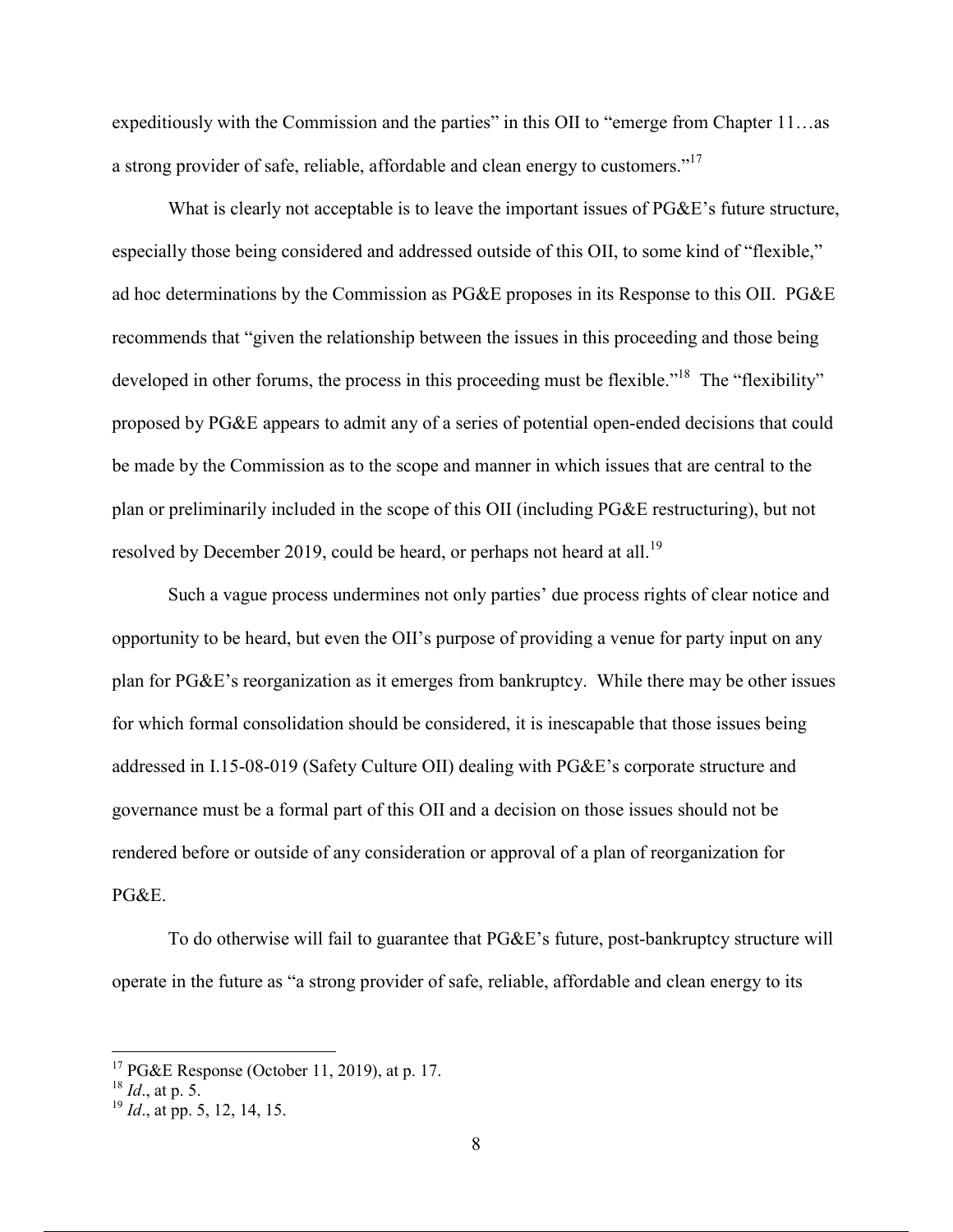customers."20 Regardless of the deadline set by AB 1054 or the existence of other OIIs, the Commission must take steps to take advantage of, and not lose, this unique opportunity presented by its role in approving PG&E's plan of reorganization to require a post-bankruptcy structure for PG&E that will best serve both immediate needs for safe and affordable electric service and long-term State policy goals. That approval must not only comply with the requirements of AB 1054, but the Commission's traditional statutory duties, and requires the Commission to commit here to address and resolve the issue of PG&E's future corporate structure and governance as part of its approval of any plan of reorganization through formal consolidation of the Safety Culture OII with this OII. To the extent that such consolidation is not undertaken by the Commission prior to the Prehearing Conference to be held on October 23, 2019, CEERT and the Center will make a formal motion requesting such action.

# **B. The Record of the Safety Culture OII Includes an Effective and Viable Proposal for PG&E's Post-Bankruptcy Structure, the "Open Access Distribution System Operator" Proposed by the Center.**

In addressing the December 2018 Scoping Memo in the Safety Culture OII, CEERT stated that its "primary focus" was on ensuring that "renewable and other carbon-free resource contracts and programs needed to maintain, comply with, and advance the State's climate change and clean energy mandates are honored regardless of any adopted corporate structure."<sup>21</sup> On that point, CEERT contended that the "impact of climate change on safe and reliable electric service clearly cannot be ignored here and requires that explicit 'measures' to address or reduce that impact are included in any Commission decision maintaining or adopting an alternative to the

<sup>&</sup>lt;sup>20</sup> PG&E Response (October 11, 2019), at p. 17.

<sup>&</sup>lt;sup>21</sup> I.15-08-019 (PG&E Safety Culture) CEERT Comments on December 21, 2018 Scoping Memo (February 13, 2019), at p. 3.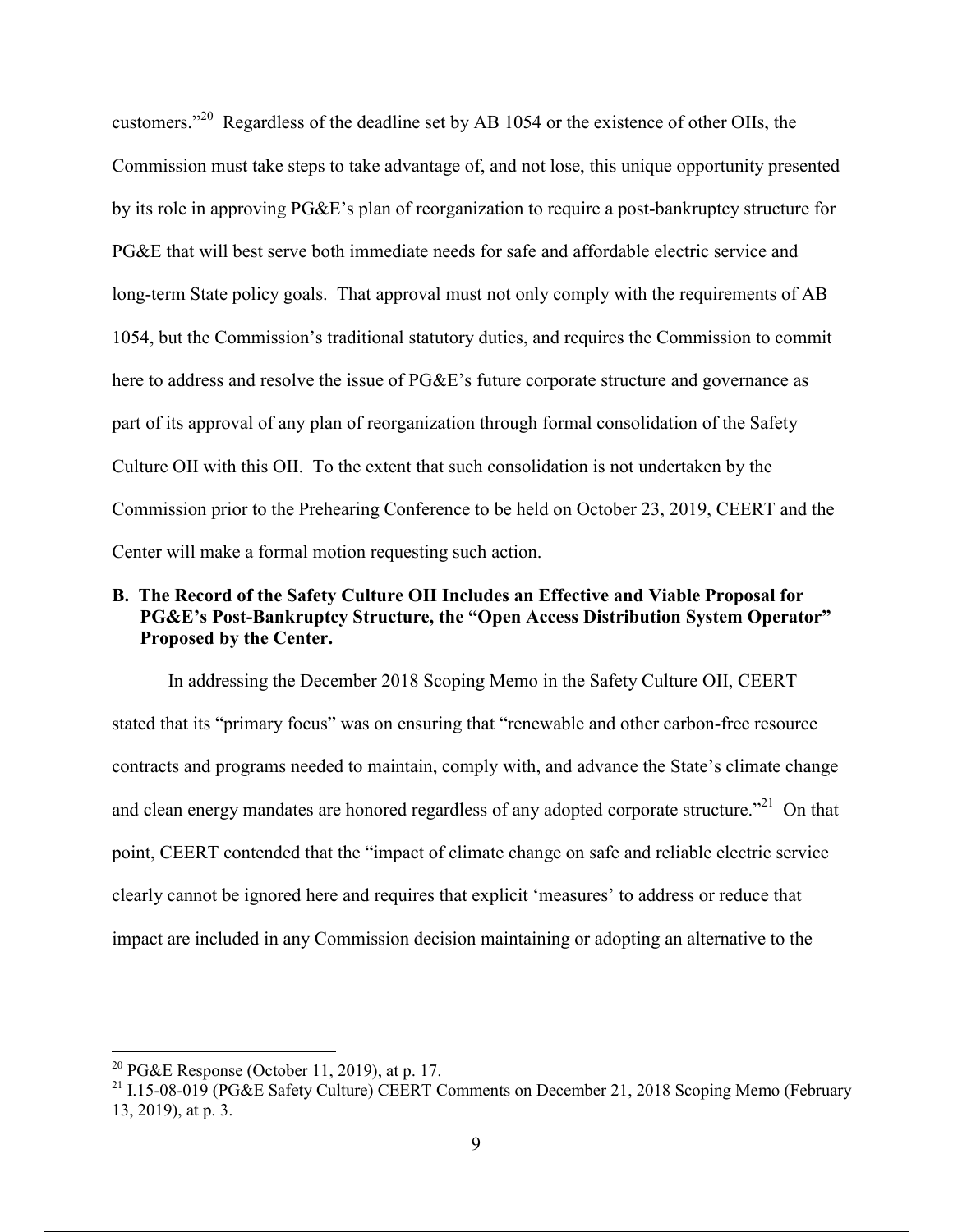'current management and operational structures for providing electric and natural gas in Northern California."<sup>22</sup>

CEERT supported the I.15-08-019 Amended Scoping Memo's requirement that each of the proposals it identifies are to be addressed in consideration of "the ability of the state to implement its energy policies, including the need to reduce GHG emissions and local criteria pollutants in both the utility sector and the economy as a whole" and "the utility's ability to raise capital and purchase gas, electricity," especially as a means to achieve those reductions.<sup>23</sup> Yet, at the time that CEERT filed its Comments on that Scoping Memo in February 2019, CEERT did not believe that this "consideration" was reflected in any specific or meaningful way in any of the "proposals" or "alternatives" put forward by the Scoping Memo.

That circumstance, however, changed for CEERT in July 2019, when the Center filed Comments in I.15-08-019 putting forward its proposal "for modifying PG&E's structure, regulatory framework and incentives" to address both "near-term concerns about safety and reliability in the face of more extreme and unpredictable disruptions," while also modifying PG&E's structure to permit it to "most effectively fulfill its roles and responsibilities in achieving California's decarbonized future."<sup>24</sup> In Section 6 of those Comments, the Center provided details of its proposal, which is included and incorporated by reference herein in Appendix A.

In sum, the Center's proposal is founded on the clear need for the Commission to "separate and clarify the distinct roles and responsibilities of PG&E's distribution service and its retail energy function" and "restructure PG&E's distribution service function to align better with

 $^{22}$  I.15-08-019 (PG&E Safety Culture) CEERT Comments on December 21, 2018 Scoping Memo (February 13, 2019), at p. 5, with citation I.15-08-019 December 2018 Amended Scoping Memo, at pp. 8-9. <sup>23</sup> *Id.*, with citation to I.15-08-019 December 2018 Amended Scoping Memo, at pp. 12-13.

<sup>&</sup>lt;sup>24</sup> I.15-08-019 (PG&E Safety Culture) Center Comments on Proposals to Improve PG&E's Safety Culture (July 22, 2019), at p. 10.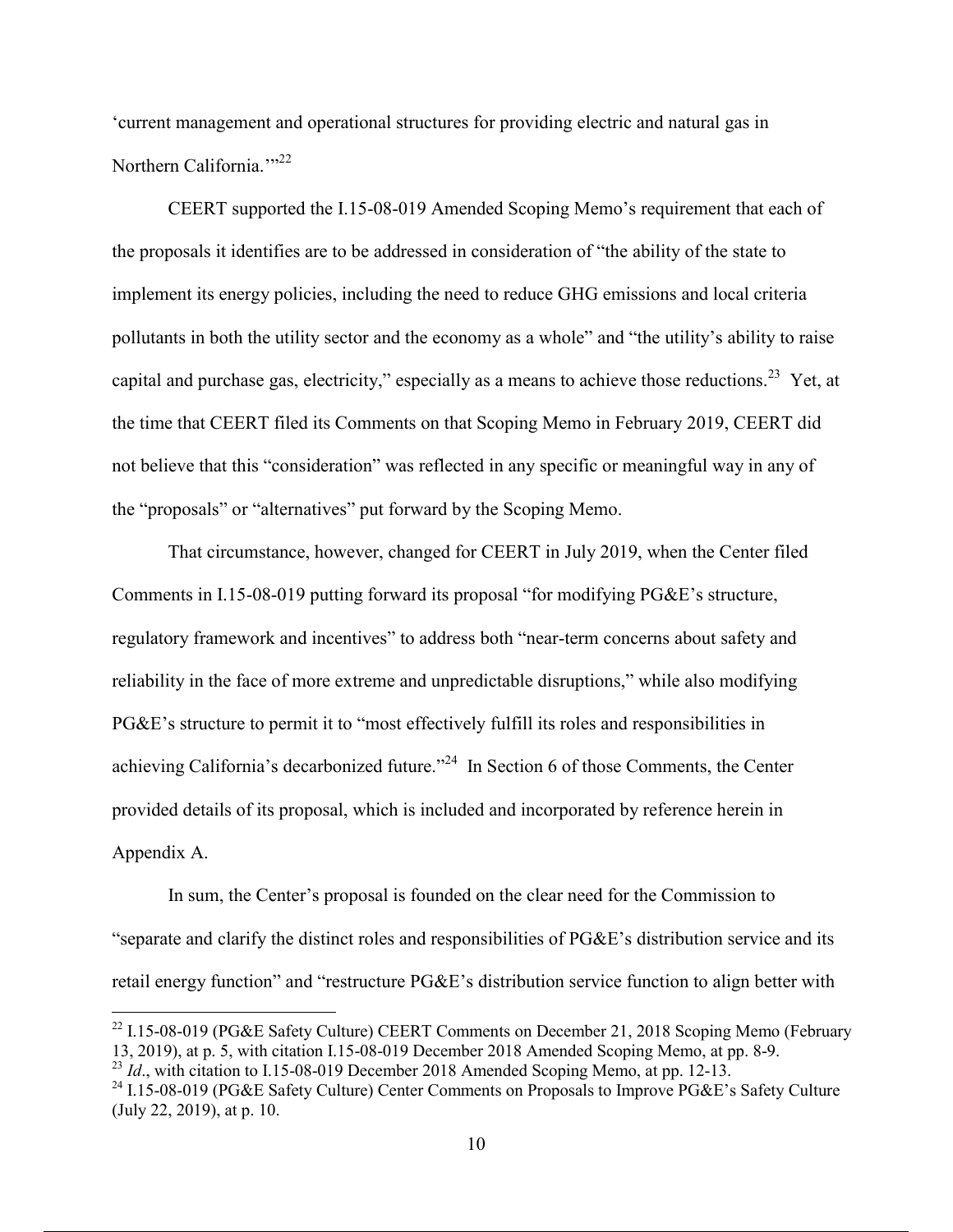state policy goals for decarbonization and resilience," especially through reliance on distributionconnected energy resources (DERs) that can "decarbonize buildings, transportation, etc., and … strengthen local resilience to extreme disruptions.<sup>"25</sup>

According to the Center those goals can be achieved by restructuring PG&E's distribution service as an Open Access Distribution System Operator (OA-DSO), which will "maximize the value and benefits of the growing volume and diversity of DER on the system and ensure their critical role in achieving California's policy goals."26 According to the Center, the "central concept behind the OA-DSO is analogous to FERC's open-access rules for transmission service and wholesale markets," but can be designed for the nature and characteristics of the electric distribution system. Under the OA-DSO structure PG&E would perform several key elements, including, but not limited to: procuring well-defined grid services that end-use customers and third-party DERs can provide to the DSO through non-discriminatory and transparent procurement mechanisms; an open, participatory distribution planning process that maximizes the cost-effective use of non-wires alternatives; a streamlined interconnection process; transparent real-time operating procedures; coordination with the California Independent System Operator (CAISO); and an efficient and non-discriminatory data access framework.<sup>27</sup> As part of PG&E's restructuring, the Commission should develop performancebased regulatory ("PBR") rules and incentives to support development and performance of OA-DSO functions and recognize and direct the OA-DSO to facilitate the crucial role to be played by local governments and communities in achieving California's climate, energy and equity goals.<sup>28</sup>

<sup>&</sup>lt;sup>25</sup> I.15-08-019 (PG&E Safety Culture) Center Comments on Proposals to Improve PG&E's Safety Culture (July 22, 2019), at p. 12; see also, Appendix A hereto.  $\frac{26}{1d}$ .<br><sup>27</sup> *Id.*, at pp. 12-13; see also, Appendix A hereto. <sup>28</sup> *Id.*, at p. 14.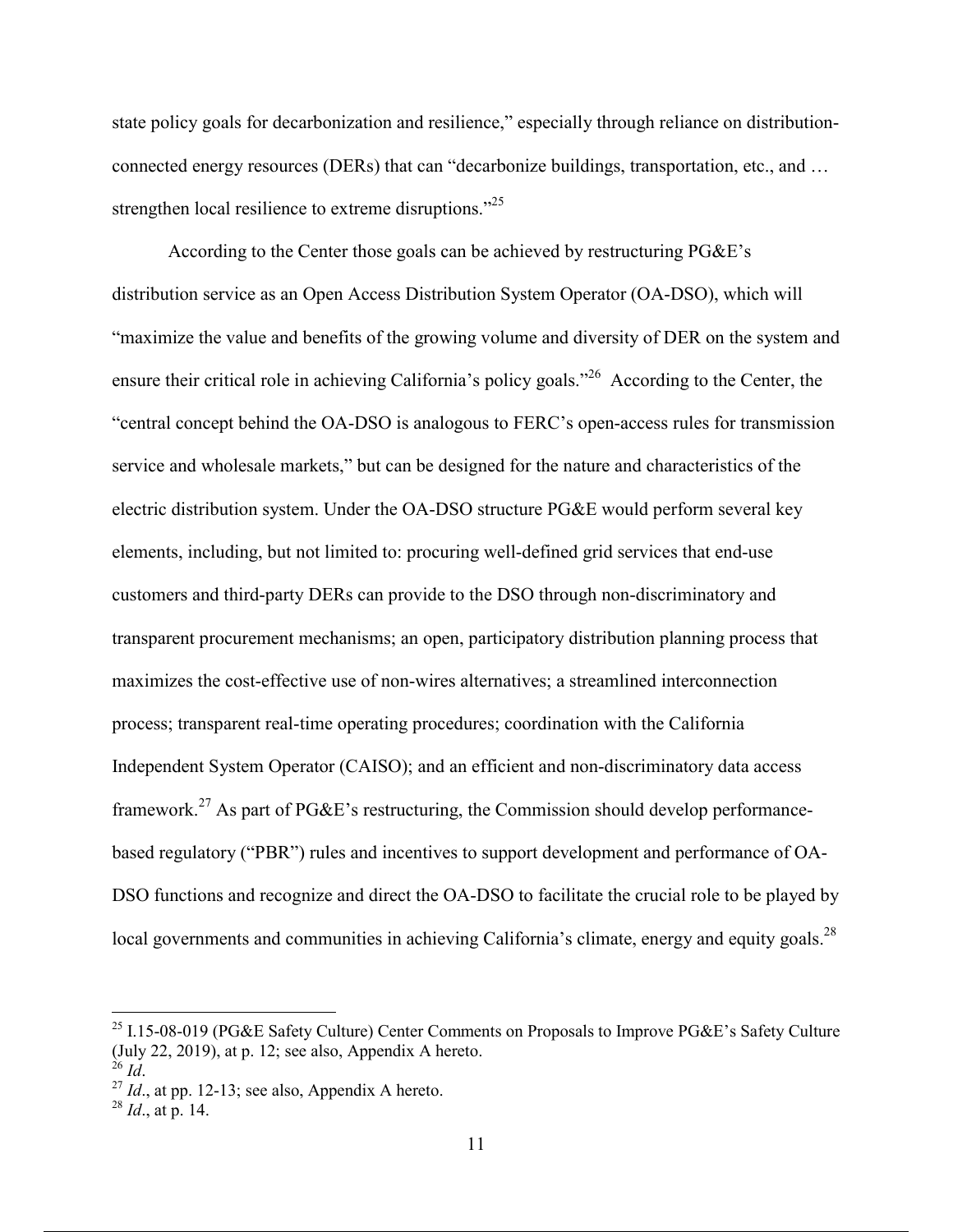The OA-DSO as proposed by the Center is in essence a more detailed and practical articulation of the "wires-only" concept that has been raised by other parties in conjunction with restructuring the investor-owned electric utilities to better align with California's goals. In particular, in the December 2018 Amended Scoping Memo for the Safety Culture OII (I.15-08- 019), the Commission posed the question for party comment as to whether PG&E should become a "wires-only company."<sup>29</sup> In PG&E's Opening Comments in response to the Amended Scoping Memo, PG&E stated that it supported consideration of that proposal, but went on to identify what it considered to be the risks and challenges associated with divesting PG&E's generation assets and terminating its retail and provider-of-last-resort obligations.<sup>30</sup>

The OA-DSO proposal described here improves upon the wires-only concept described by PG&E in two important ways. First, the OA-DSO proposal focuses entirely on PG&E's distribution function with emphasis on functional responsibilities needed to achieve state policy goals. Implementing the OA-DSO does not require divestment of PG&E's generation assets, only that the OA-DSO function be operated and regulated as a distinct functional entity. Second, the OA-DSO does not require immediate and complete termination of PG&E's load-serving activities, including its energy contracts and its provider-of-last-resort role;<sup>31</sup> it only requires that these activities be separated operationally and regulated as functions outside of the OA-DSO function. Thus, the Commission can proceed to develop the OA-DSO regulatory framework without having to simultaneously address generation divestment and elimination of PG&E's load-serving activities.

<sup>&</sup>lt;sup>29</sup> I.15-08-019 (PG&E Safety Culture) December 2018 Amended Scoping Memo, at p. 12.<br><sup>30</sup> I.15-08-019 (PG&E Safety Culture) PG&E Opening Comments (February 13, 2019), at pp. 34-35.

<sup>&</sup>lt;sup>31</sup> With the passage and Governor Newsom's signing of SB 520 this year, PG&E's provider-of-last-resort role and the rules for transferring that role can remain in place without being a barrier to forming the OA-DSO framework for PG&E's distribution function.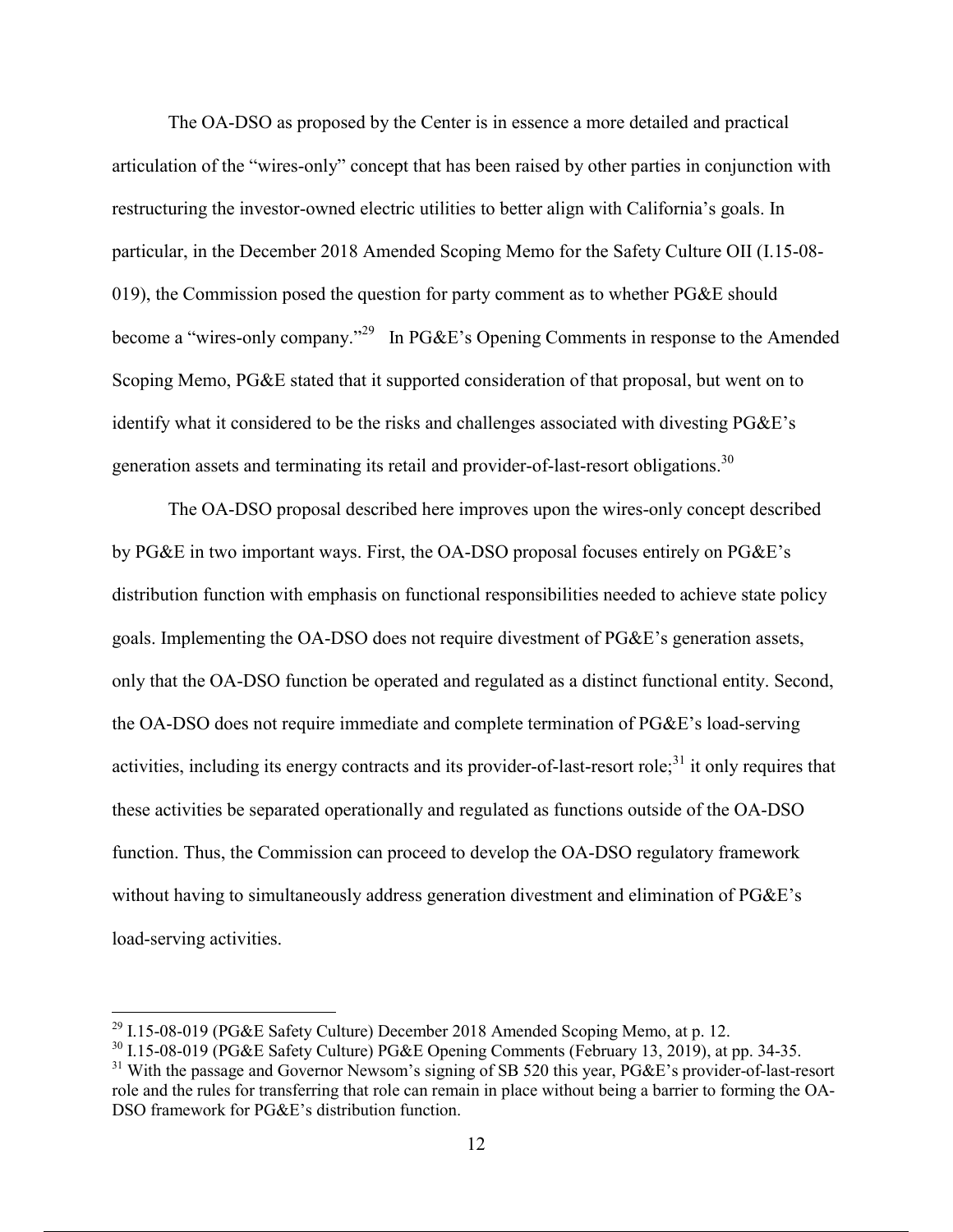Finally, while the Center's proposal could "apply to another entity that takes on PG&E's electric distribution system,"32 it "assumes that PG&E will continue to provide electric distribution service in its service area." $33\overline{3}$  That fact makes the Center's proposal completely appropriate for consideration by the Commission in reaching a disposition on PG&E's future corporate structure in its review and approval of any plan of reorganization for PG&E.

# **C. The Need to Change PG&E's Operational Structure Is Urgent and Must Be a Condition in Any Plan of Reorganization Approved by the Commission for PG&E.**

Current proposals to restructure PG&E financially lean heavily on explicit and implicit State support. In return for this support, PG&E must be required to change the operation of its distribution system in order to become capable of delivering safe, reliable, affordable and resilient electric service. The recent PSPS debacle, on top of the tragic events of the past few years, emphasizes the urgent need for fundamental change.<sup>34</sup> It is very much in doubt whether PG&E can achieve any measure of stability with its current culture and business model. Change in senior management by itself is not sufficient to effect change, as witnessed by the failure of PG&E's post-San Bruno management turnover to have any meaningful effect on improving PG&E's operational management or communications with its customers. The strongest path toward financial and operational stability is to restructure the core of its functional operation now.

Structural change drives cultural change. Remaking PG&E as a forward-looking organization, focused on safety, resilience, affordability and customer and public preferences

 <sup>32</sup> In fact SDG&E has also expressed interest in becoming a "wires-only" company. *See,* Sammy Roth, "California's biggest utilities are losing their monopolies. Is that a good thing?" (Los Angeles Times; February 7, 2019) (https://www.latimes.com/business/la-fi-monopoly-utilities-california-20190207-<br>story.html).

 $\frac{33}{33}$ *Id*, at p. 11.

 $34$  See, David Roberts, "California's deliberate blackouts were outrageous and harmful. They're going to happen again." (Vox; October 16, 2019) (https://www.vox.com/energy-andenvironment/2019/10/16/20910947/climate-change-wildfires-california-2019-blackouts).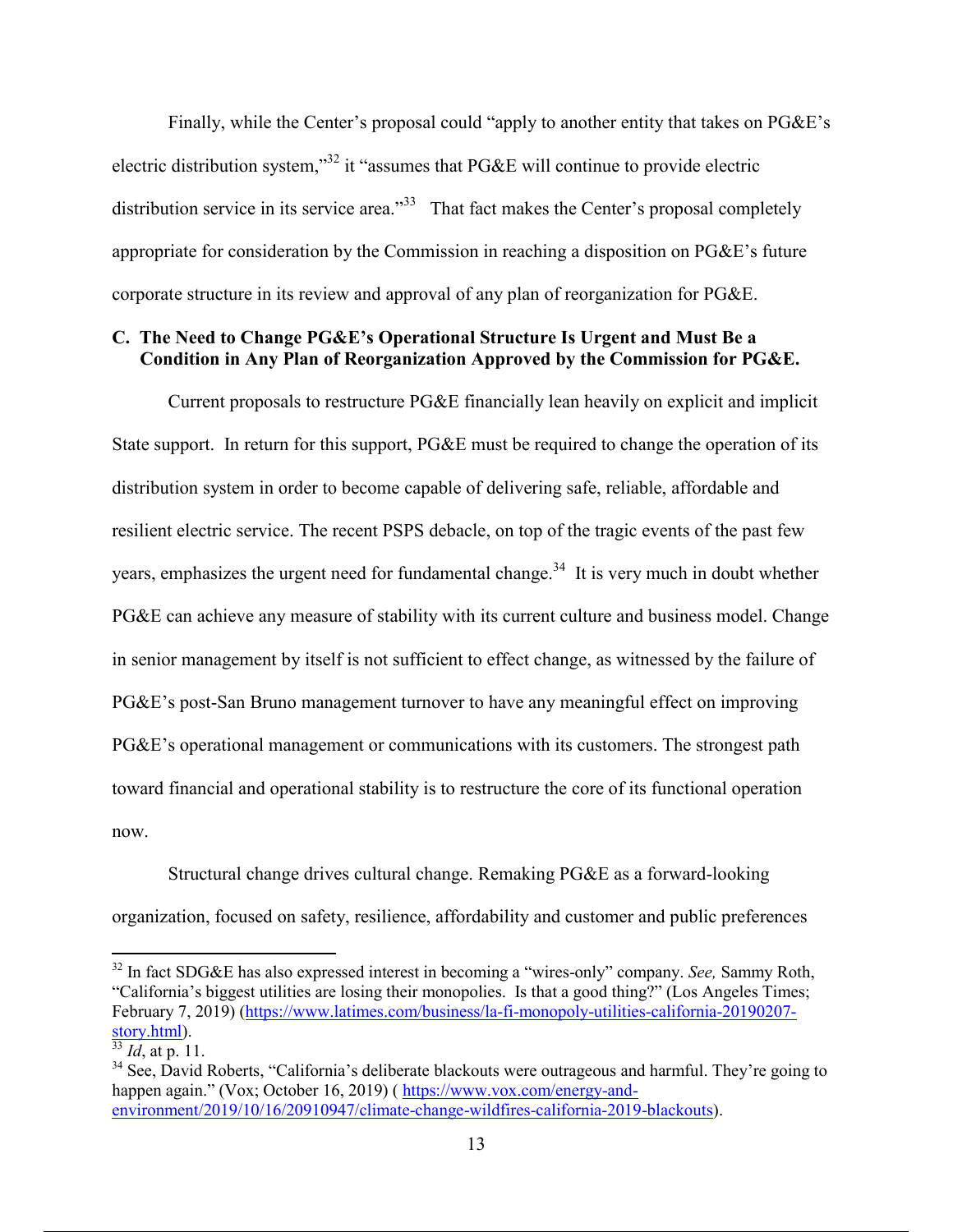requires an entirely new, intentional culture. Such a culture requires a re-definition of PG&E's functional roles and responsibilities, its operational structure, and a fundamental change in the Commission's regulatory approach to the company.

Bankruptcy provides unique leverage for the Commission to effectively regulate and focus PG&E on achieving better outcomes for customers and the State. The Commission will have little leverage to effect the changes needed to PG&E's organization and culture if PG&E is allowed to emerge from bankruptcy with its current business model intact. In fact, restoration of the pre-bankruptcy status quo is likely to make PG&E more resistant to future evolution and eliminate options for change to be invoked by this Commission.

The time for the Commission to require PG&E to begin the transition to OA-DSO functionality is clearly now. This requirement can be mandated within the scope of this OII, especially as effectively consolidated with the Safety Culture OII, in the Commission's review and approval of a plan of reorganization for PG&E.

# **D. OA-DSO Structure Will Facilitate Emergence of Linked Local Grids Necessary for Resilient Electric Service.**

The October 2019 PSPS dramatically illustrated the urgent need to develop a system of linked, neighborhood-level grids capable of separating themselves electrically from the larger regional distribution system, with an initial focus on critical facilities in more vulnerable or atrisk communities. Experience from across the U.S. shows that local grids incorporating clean generation and storage are able to continue to provide electric service when the larger distribution or transmission grids are disabled by fire, earthquake, floods, physical or cyber attack, or pre-emptive measures such as PSPS.<sup>35</sup> The continuing rapid installation of rooftop solar and storage across the state is laying key elements of the physical foundation that can be

 <sup>35</sup> https://microgridknowledge.com/microgrids-california-power-outages/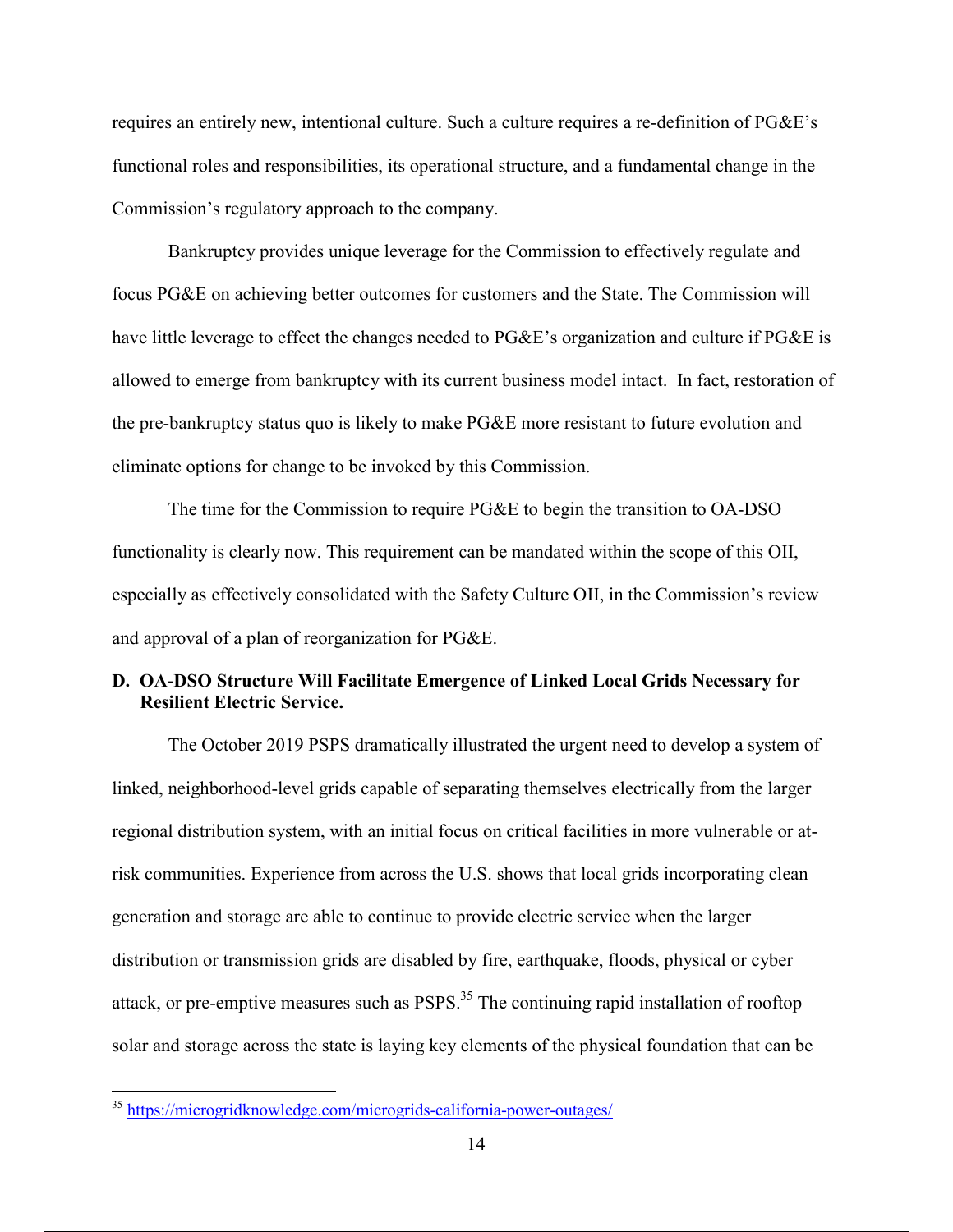built on to create fully functional local grids. Some Community Choice Aggregators (CCAs) already envision development of linked local grids in their service areas.

The now ever-present fire danger and the reality of future PSPS events are likely to incentivize homeowners and businesses to install on-site energy resources in order to be able to function when electric service from the distribution grid is cut off. Installing on-site solar PV and storage in individual buildings, however, will not create the capability to provide electricity for multi-day periods without regional grid power. In fact, absent a state strategy to create carbon-free resilient local power systems many customers are installing fossil-fuel back-up generators, undermining California's climate goals.

Resilience is a community-level attribute that cannot be achieved solely through the actions of individual actors. Carbon-free resilient service depends on community-level planning to link the generation and storage capacity of many buildings together, with intelligent communications and control technologies and with the collaboration of the electric distribution utility in the planning and implementation. State policies can ensure that resilient service becomes available to all Californians and not just those financially capable of installing their own individual systems.

Meeting state GHG reduction goals require, among other things, electrifying building heating and cooling and transportation. As electrification progresses, building energy management controls and electric vehicle charging and discharging will necessarily play a central role in providing and balancing the demand for and supply of electricity. Coordinated building and vehicle energy management systems can provide the infrastructure needed to link individual solar/storage installations into fully functional local grids capable of operating for extended periods without regional grid power.

15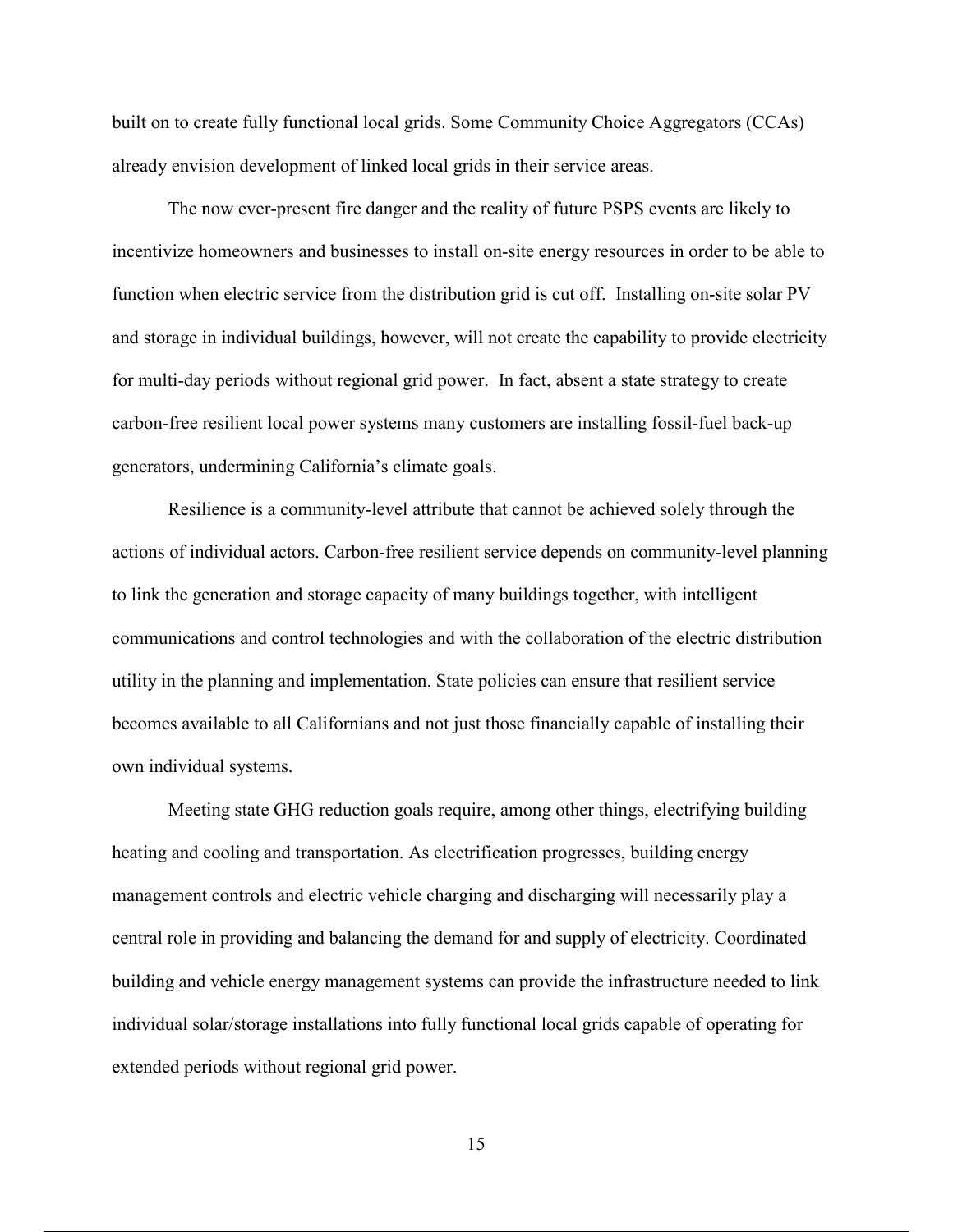The technologies and DER providers needed to support rapid evolution of resilient electric service already exist. PG&E's current operational and incentive structure, however, is not suited to rapidly advancing an effective local resilience strategy. Instead, PG&E's current structure complicates DER interconnection to the grid and does not provide the data necessary for third parties to determine optimal locations for local resources considering cost, reliability needs, and grid impacts.

Further, PG&E's distribution platform is not capable of accommodating rapid electrification of buildings and transportation because its distribution operations are not tailored to local needs, which vary considerably across its huge and weather-diverse territory, from Eureka to Bakersfield. PG&E does not engage with cities or counties to understand local needs that necessarily underlie the development of resilient service. Simply "hardening" PG&E's current distribution grid topology will not make it any more resilient to fires or other disasters. Instead, creating the infrastructure for truly resilient service requires distribution system operation to be a platform that welcomes and facilitates DER interconnection, encourages evolution of linked local grids that prioritize neighborhood level needs, developed in conjunction with city and county planners, and that enable all resources on the grid to transact power and grid services and to function as "non-wires alternatives" to offset grid infrastructure investments.

The distribution system architecture necessary to support truly resilient service cannot evolve unless PG&E is required to become an OA-DSO. As explained below, planning and implementing this transition can be expected to take two or more years. In the meantime, the Commission has already informed PG&E, in detail, of the many steps it must take to plan PSPS events, to ensure appropriate communications and services during the events, and to target shutoffs more intelligently and more narrowly. In addition, the Commission's new Rulemaking

16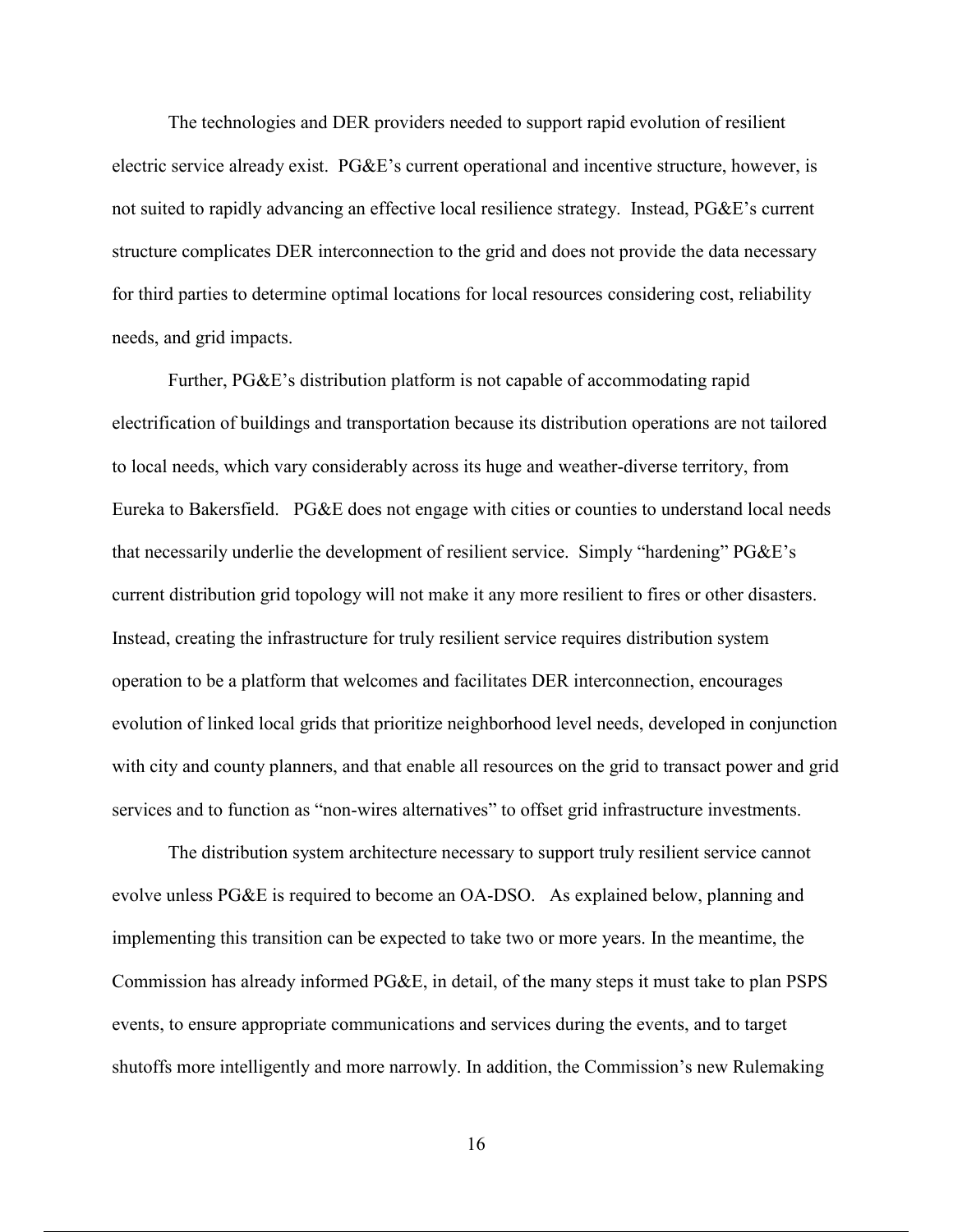(R.19-09-009), instituted to facilitate the commercialization of microgrids for distribution customers of large electrical corporations pursuant to Senate Bill (SB) 1339 (Stats. 2018; ch. 566), can develop specific provisions to do so while the complete OA-DSO framework is being developed in parallel.

# **E. The OA-DSO Structure Will Promote Revenue Stability and Investor Confidence and Should be Authorized for PG&E With the Development of a Comprehensive Transition Plan.**

Like other IOUs, PG&E is losing retail electricity customers rapidly as cities and counties across the State demand greater local control over energy decisions. The Commission projects that PG&E will have lost 80% of its retail customer base by 2025.<sup>36</sup> At the same time, customers who depart from PG&E's retail energy service still remain customers of PG&E's distribution service. Given this reality, becoming an OA-DSO offers a more substantial basis for long-term financial stability.

Opening the power system to DERs and new technologies, through a statewide structure that integrates local electrification and resilience initiatives, and reorienting PG&E to facilitate these evolutionary changes have the huge advantage of bringing non-utility capital into electricity production, storage, and delivery. This reduces calls on existing capital and attendant financing risk. These changes position the company to be able to leverage innovation and to earn PBR-based profits. By better aligning the IOU distribution utility with state policy goals, both regulatory and political risks for investors will be reduced.

This transition will require Commission-led stakeholder processes to specify the goals, structure, and operations of OA-DSO functionality, along with performance metrics designed to ensure progress toward the goals of safe, reliable, affordable and resilient electric service. This

<sup>&</sup>lt;sup>36</sup> Commission White Paper, "Consumer and Retail Choice, the Role of the Utility, and an Evolving Regulatory Framework," May 2017, at p. 3.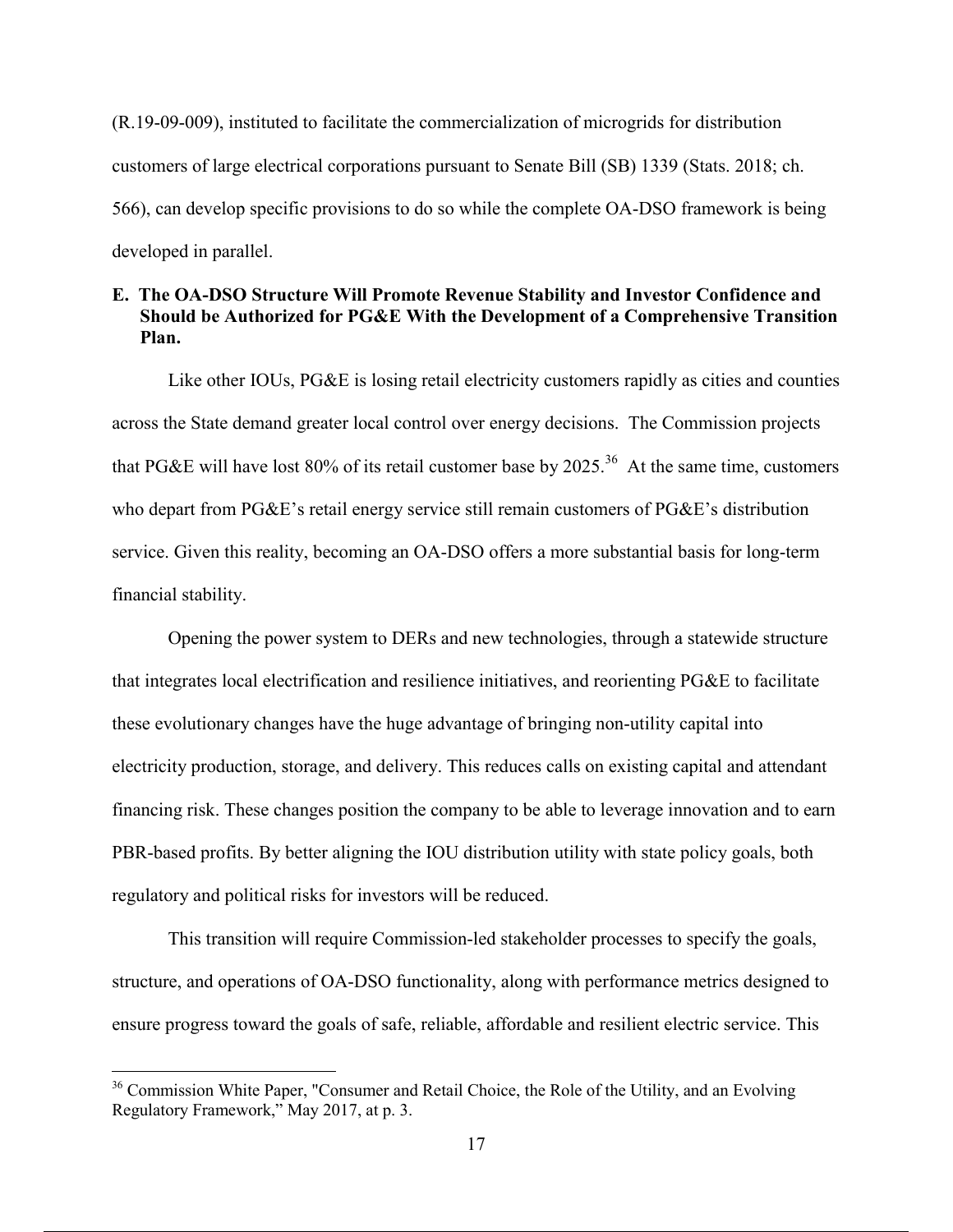design process and the transition from PG&E's current distribution system operation to an OA-DSO structure cannot be rushed and cannot be completed within the June 2020 AB 1054 timeframe. However, that end date does not prevent the Commission from putting into place the framework and direction for achieving that goal as a condition in any plan of reorganization for PG&E that the Commission approves by the AB 1054 deadline. If that step is not taken, there is a legitimate concern, borne out by PG&E's objections to other proposed restructurings or the Elliot Plan as posing unnecessary risks, costs, and time-consuming regulatory review, that meeting the June 2020 Wildfire Fund deadline will simply result in approval of a plan and corporate structure for PG&E that is simply "business as usual."

That outcome is not acceptable. PG&E's current operational structure is misaligned with State goals for the electric sector concerning sustainability, safety, resilience and affordability. Recent events related to the PSPS last week also raise significant questions whether the company can achieve long-term stability with its current culture and business model, regardless of personnel changes in its senior management. More worrisome is the prospect that restoration of PG&E's pre-bankruptcy status quo will simply make PG&E, and even the Commission, less committed and more resistant to needed future evolution of the utility structure.

# **F. Transition to OA-DSO Functionality Provides Continuity and Does Not Represent a Change in Control.**

Transition to OA-DSO functionality could be minimally disruptive. PG&E's workforce could remain essentially intact. It would continue to earn its FERC-approved rate of return on its transmission assets. It would continue to own and operate its hydro assets. It would continue to cover its costs for operation and maintenance of its distribution system and, under Performance Based Regulation, could earn additional profits by exceeding safety, service quality, decarbonization, DER interconnection and local collaboration targets. Operation as an open-

18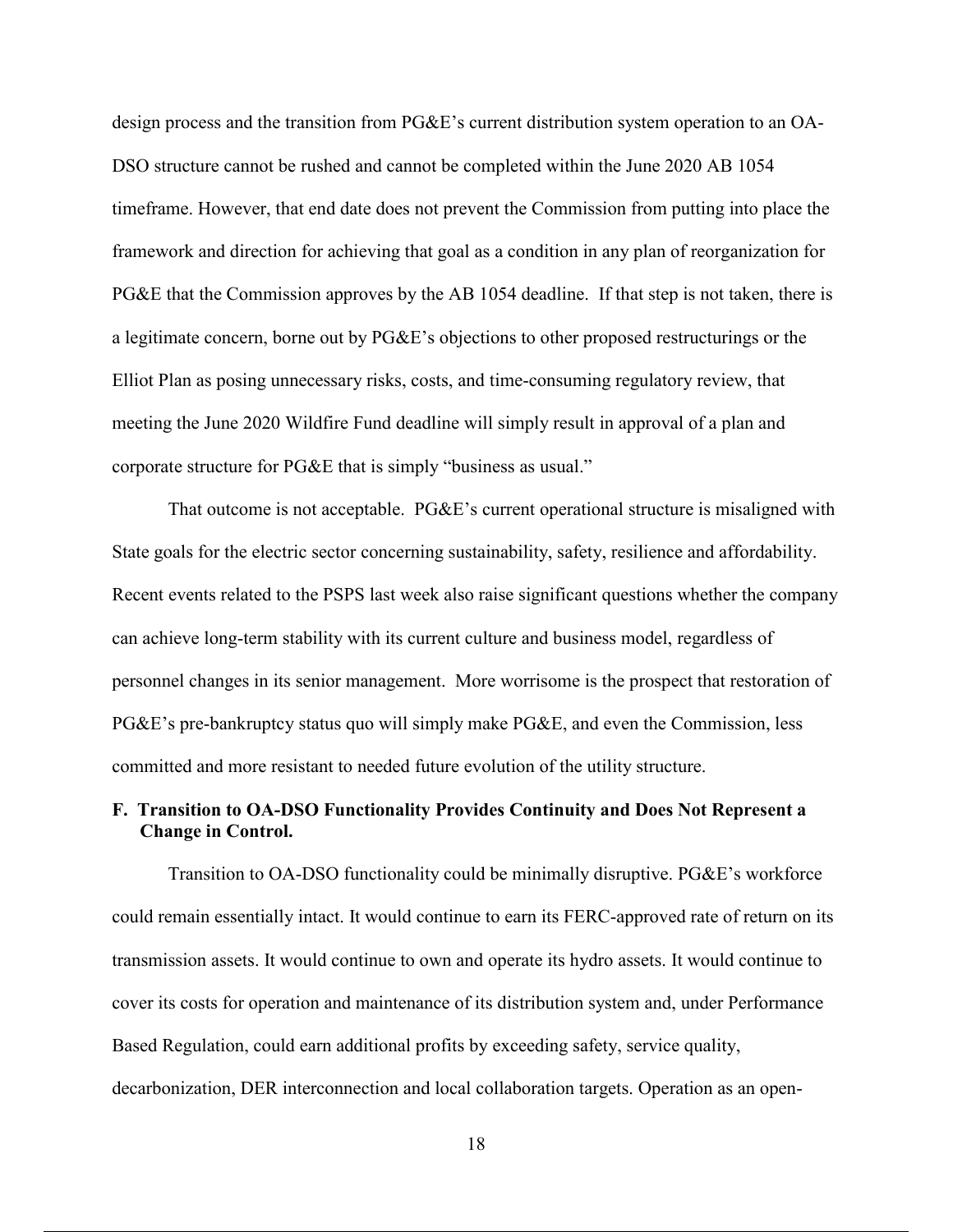access distribution service platform requires no change in ownership and cannot be construed as constituting a change in control.

#### **G. Conclusion**

The merits of requiring PG&E to transition into an Open Access-Distribution System Operator are clear. The twin goals of decarbonization and resilience require a combination of local initiatives and state policy, a "bottom-up-meets-top-down" approach. Major sources of GHG emissions derive from low-density housing patterns, massive commuting in private cars, fossil energy uses by inefficient buildings, and other societal patterns and factors within the realm of city and county planning. Further, as renewable resources come to dominate the grid, operational flexibility becomes a top priority for distribution and transmission grid operators. DERs represent a major source of clean flexibility services, capable of accelerating the elimination of gas generators by locally shaping both the demand for and supply of power.

Adoption of an OA-DSO structure for PG&E will not only facilitate increased decarbonization and resilience, but can be accomplished in a timely and efficient manner without any change of utility ownership or adverse impacts on PG&E's workforce, and will continue to facilitate PG&E's eligibility in the Wildfire Fund. Thus, PG&E would continue to operate and maintain the poles, wires, transformers, substations, control centers and related assets it now owns, and it would continue to deliver electricity to customers who would continue to pay the costs of the distribution system.

It is without question that the Commission – and even  $P G \& E$  – have recognized that no plan of reorganization can be approved without the Commission having reached a disposition of PG&E's post-bankruptcy corporate structure and governance.<sup>37</sup> This is not an issue that should be dealt with in a vague or "flexible" way, but should be a clear priority issue for resolution in

 $37$  OII, at pp. 5-6, 7-8.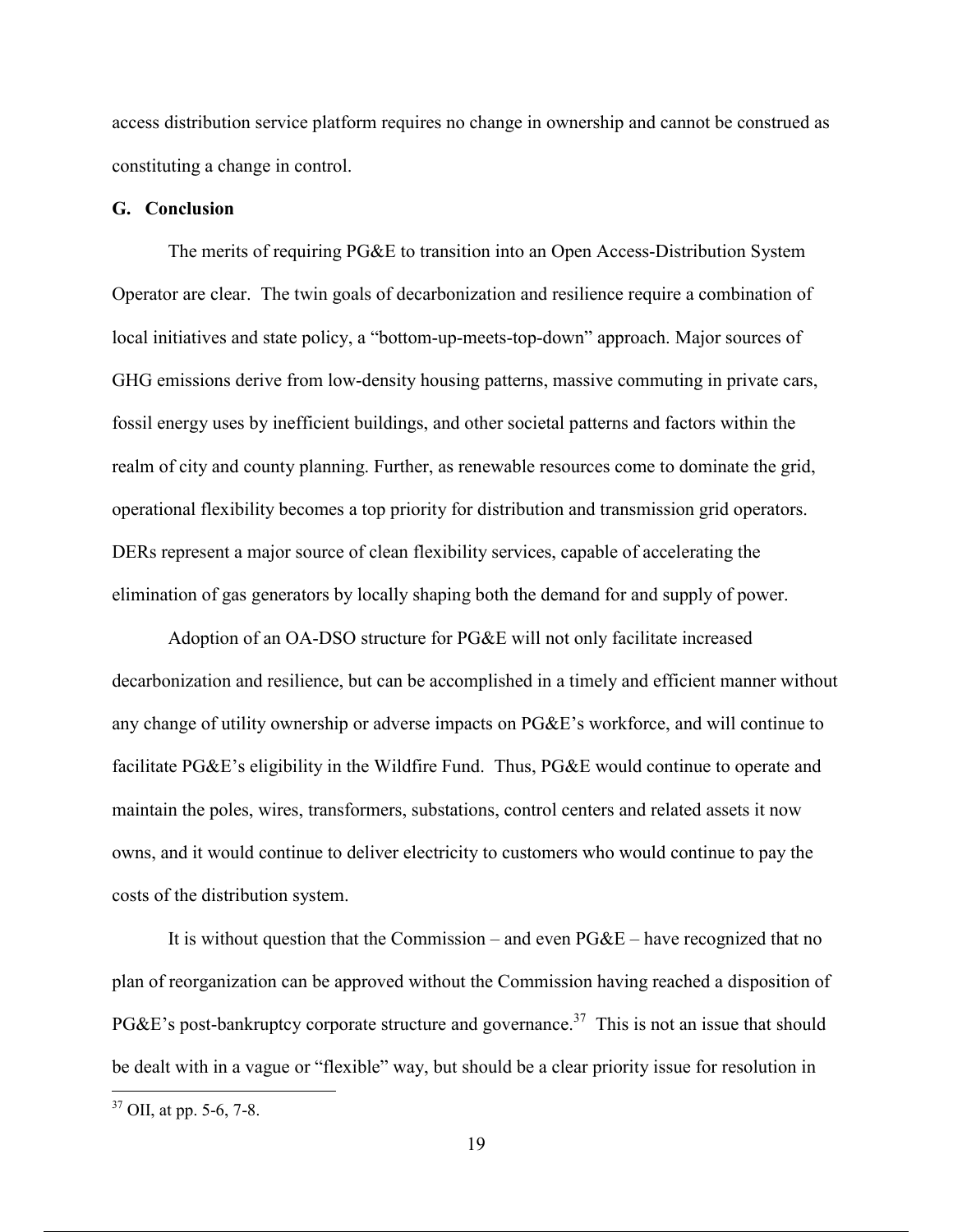this OII. That can best and most efficiently be accomplished by the Commission consolidating this OII with the Safety Culture OII (I.15-08-019), including the consolidation of the record that has already been developed to date on PG&E restructuring proposals.

Such an approach will also fulfill the Commission's duty to afford parties the opportunity to be heard on issues critical to PG&E's reorganization plan and post-bankruptcy governance. That input includes the Center's proposal for PG&E to function as an OA-DSO that has already been submitted and supported in I.15-08-019. Such a structure is one that will permit the Commission to fulfill its statutory duties, including the requirements of AB 1054, that requires PG&E's "resulting governance structure" to be one "acceptable" in light of safety, reliability, affordability, and climate change considerations and goals.<sup>38</sup>

## **III. REQUEST FOR PARTY STATUS FOR CEERT AND THE CENTER**

I.19-09-016 states: "Persons who file responses to this OII become parties to the proceeding and will be added to the 'Parties' category of the official service list upon such filing."39 By filing this Joint Response, CEERT and the Center request confirmation of their party status in I.19-09-016, with the following individuals to be listed as the party appearance for each as follows:

> (1) Sara Steck Myers Attorney at Law 122 - 28th Avenue San Francisco, CA 94121 Telephone: 415-387-1904 Facsimile: 415-387-4708 Emails: ssmyers@att.net *For: Center for Energy Efficiency and Renewable Technologies*

*And*

<sup>&</sup>lt;sup>38</sup> PU Code §3292(b)(1)(C) and (D).

 $39$  OII, at p. 11.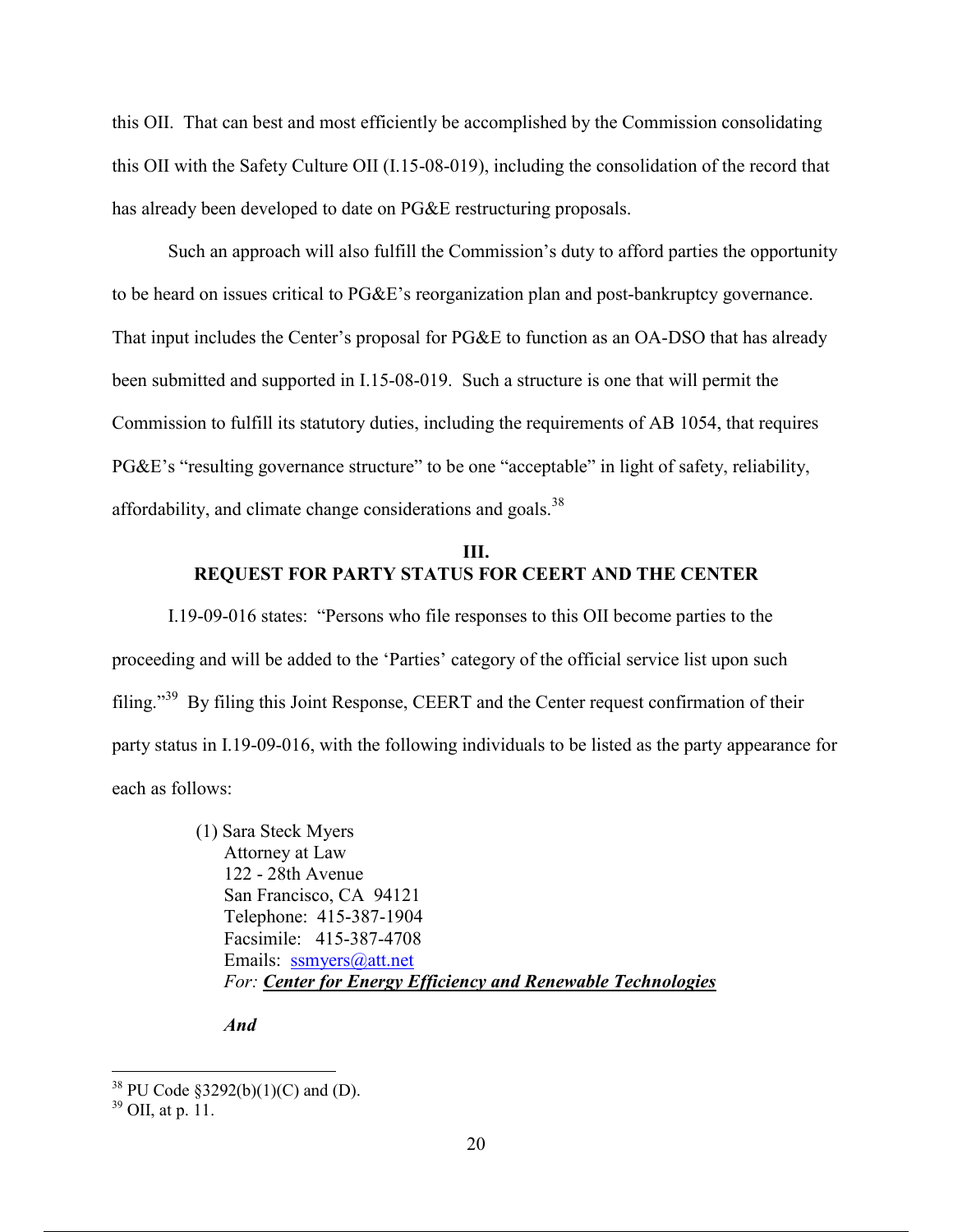(2) Woody Hastings Lorenzo Kristov, Ph.D. The Climate Center PO Box 3785 Santa Rosa, CA 95402 Telephone: 707-525-1665 ext. 117 E-mail: woody@climateprotection.org *For: The Climate Center* 

Respectfully submitted,

October 18, 2019 /s/ SARA STECK MYERS

 Sara Steck Myers On behalf of CEERT and the Center

**Sara Steck Myers Megan M. Myers Attorneys for the Center for Energy Efficiency and Renewable Technologies** 122 - 28th Avenue San Francisco, CA 94121 Telephone: 415-387-1904 / 415-994-1616 Facsimile: 415-387-4708 Emails: ssmyers@att.net meganmmyers@yahoo.com

*And*

**Woody Hastings Lorenzo Kristov, Ph.D. The Climate Center** PO Box 3785 Santa Rosa, CA 95402 Telephone: 707-525-1665 ext. 117 E-mail: woody@climateprotection.org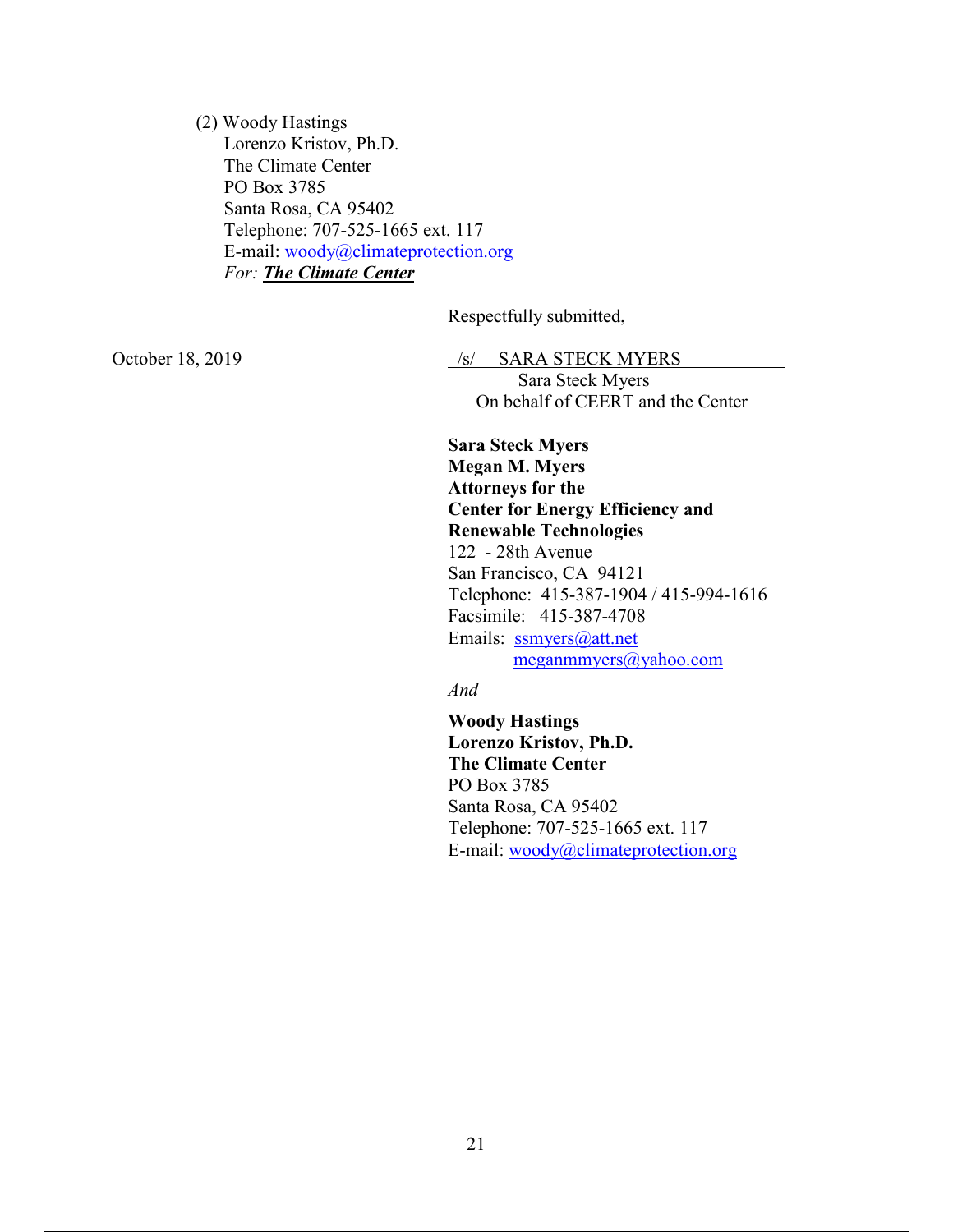# **APPENDIX A**

# **I.15-08-019 (PG&E Safety Culture OII) Center for Climate Protection Proposal**

**Excerpted from Comments (July 22, 2019), Section 6 (Included at pages 10 to 27 in Filed Version at** http://docs.cpuc.ca.gov/PublishedDocs/Efile/G000/M311/K115/311115582.PDF**)**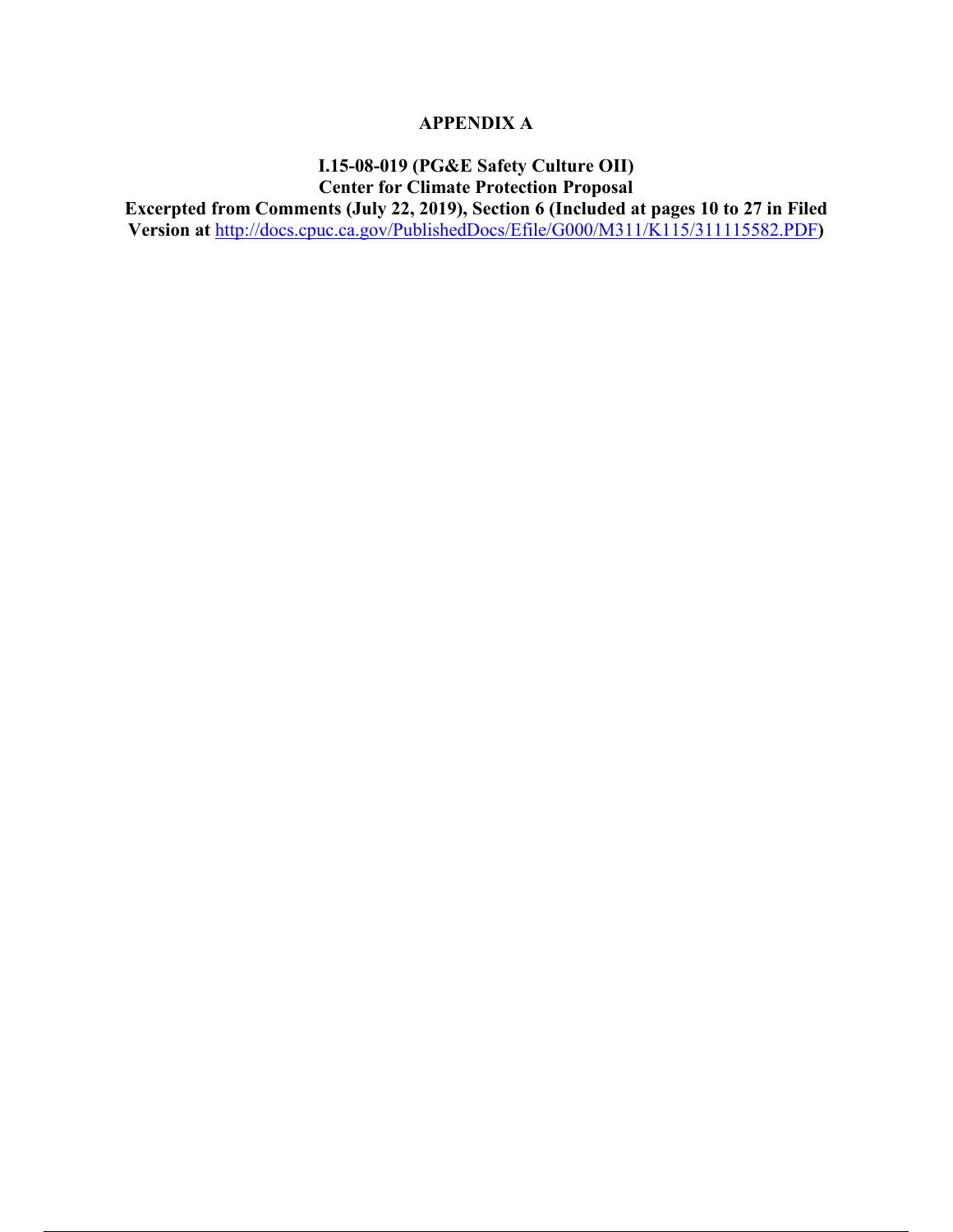# BEFORE THE PUBLIC UTILITIES COMMISSION OF THE STATE OF CALIFORNIA

Order Instituting Investigation on the Commission's Own Motion to Determine Whether Pacific Gas and Electric Company and PG&E Corporation's Organizational Culture and Governance Prioritize Safety.

PG&E Corporation's Organizational Culture and Governance Prioritize Safety Investigation 15-08-019 Filed August 27, 2015

**Comments of the Center for Climate Protection in response to the Joint Assigned Commissioner's and Administrative Law Judge's ruling on proposals to improve the safety culture of Pacific Gas and Electric company and PG&E corporation dated June 18, 2019**

> Woody Hastings Lorenzo Kristov, Ph.D. Center for Climate Protection PO Box 3785 Santa Rosa, CA 95402 Telephone: 707-525-1665 ext. 117 E-mail: woody@climateprotection.org

Submitted July 19, 2019; Resubmitted July 22, 2019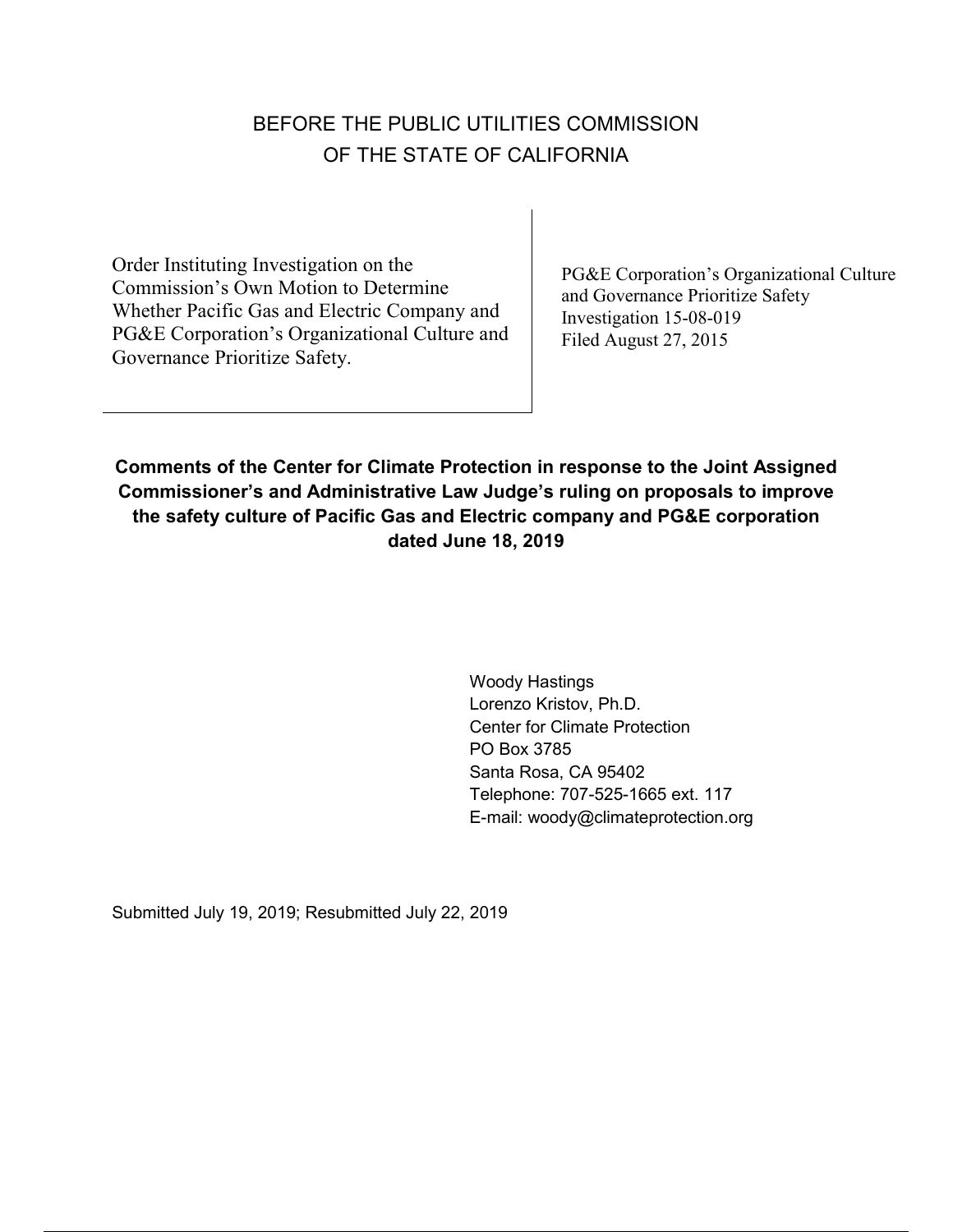#### **6. Additional Proposals**

In the December 21, 2018 *Assigned Commissioner's Scoping Memo and Ruling*, and in the June 18 Ruling, the Commission invited proposed alternatives for addressing "the ability of the state to implement its energy policies, including the need to reduce greenhouse gas (GHG) emissions and local criteria pollutants in both the utility sector and the economy as a whole." Thus the Commission clearly recognizes that this Investigation must look not only at near-term concerns about safety and reliability in the face of more extreme and unpredictable disruptions, but must also consider how PG&E will be able to most effectively fulfill its roles and responsibilities in achieving California's decarbonized future. It is this latter concern to which Center focuses its comments and offers a proposal for modifying PG&E's structure, regulatory framework and incentives. The Center's proposal will also address other near-term concerns outlined in the Ruling.

#### **6.1 Summary of the Center's proposal**

For California's energy systems and society at large to achieve the decarbonization, resilience and justice demanded by climate disruption, state policy and regulation needs to support and work with communities throughout the state, to enable them to plan and implement local energy resources that meet local priorities, align with major state policy goals, and help reduce costs for the electric power system. The IOU electric distribution utilities will be key partners in this project, provided some changes are made to their functions and incentives as described below.

Although PG&E is the focus of the present inquiry, the changes the Center proposes could apply to the other IOU distribution utilities and help form the basis of a uniform regulatory framework for evolving electric distribution service to meet today's needs.

<sup>&</sup>lt;sup>1</sup> *Assigned Commissioner's Scoping Memo and Ruling, December 21, 2018, at 2.*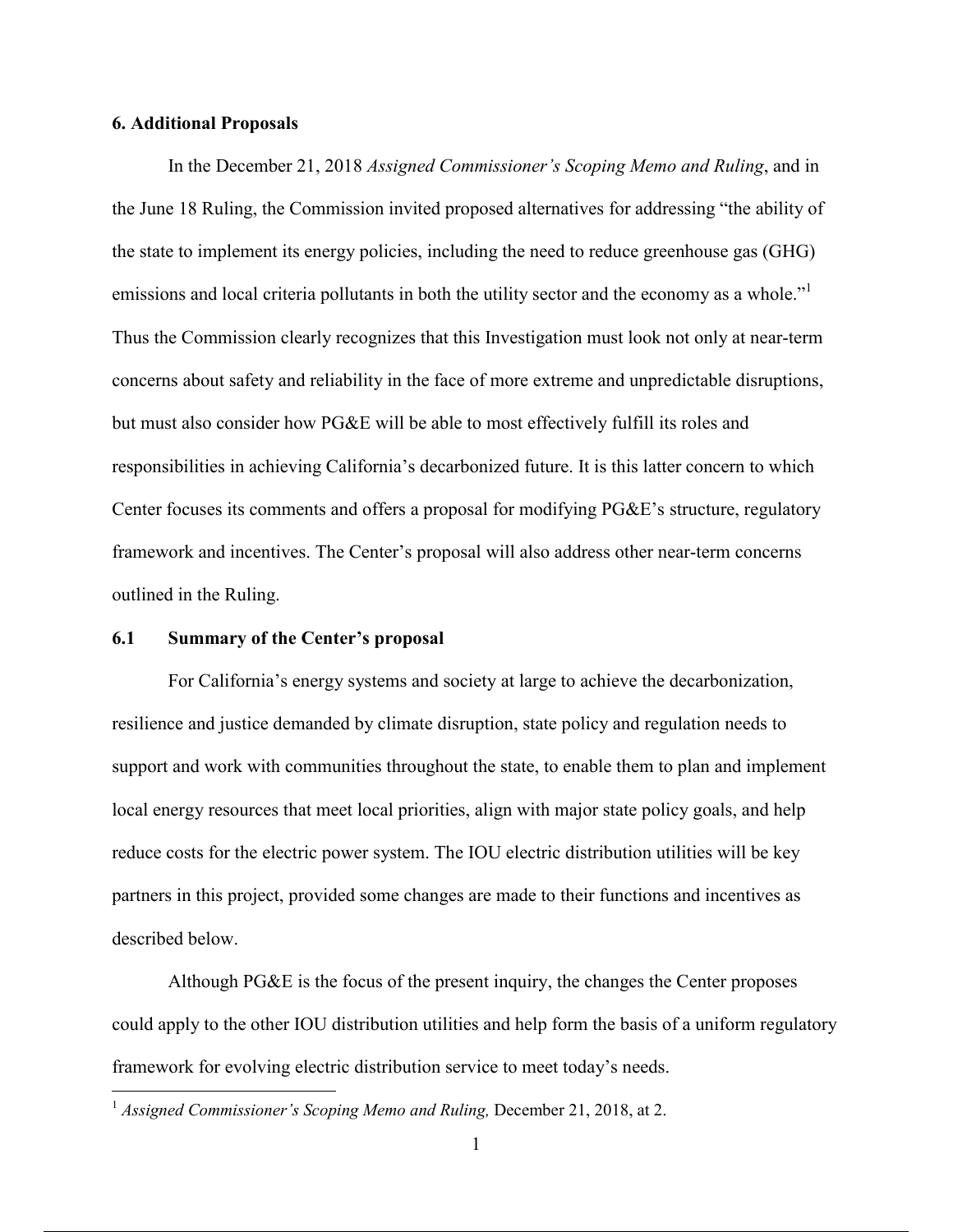The Center's proposal assumes that PG&E will continue to provide electric distribution service in its service area (with or without retaining the gas side) and sets aside possibilities of public ownership or other ownership restructuring. This assumption is not essential; the proposal could apply to another entity that takes on PG&E's electric distribution system.

The Center's proposal consists of the following four elements.

1. The Commission should separate and clarify the distinct roles and responsibilities of PG&E's distribution service and its retail energy function (i.e., the load-serving entity or LSE function). Assuming PG&E continues to own and operate its current distribution system, its distribution function should remain a regulated natural monopoly service, but clear boundaries are needed between natural monopoly distribution assets and activities versus the LSE function and other areas where innovation and competition among third parties are more beneficial. For example, ownership and operation of end-use facilities such as EV charging stations or battery storage devices on customer premises is not a natural monopoly function and should not be eligible for rate-base cost recovery. In the rapidly evolving technology landscape of today, keeping competitive activities outside the scope of the regulated monopoly is necessary both to create a level playing field for all third-party innovators and to limit the exposure of ratepayers to technology performance and obsolescence risks.

2. The Commission should restructure PG&E's distribution service function to align better with state policy goals for decarbonization and resilience. Achieving these goals will depend to a large extent on initiatives adopted by local governments to decarbonize buildings, transportation, etc., and to strengthen local resilience to extreme disruptions. These initiatives will entail local energy planning and diverse applications of distribution-connected energy resources (DER), on

2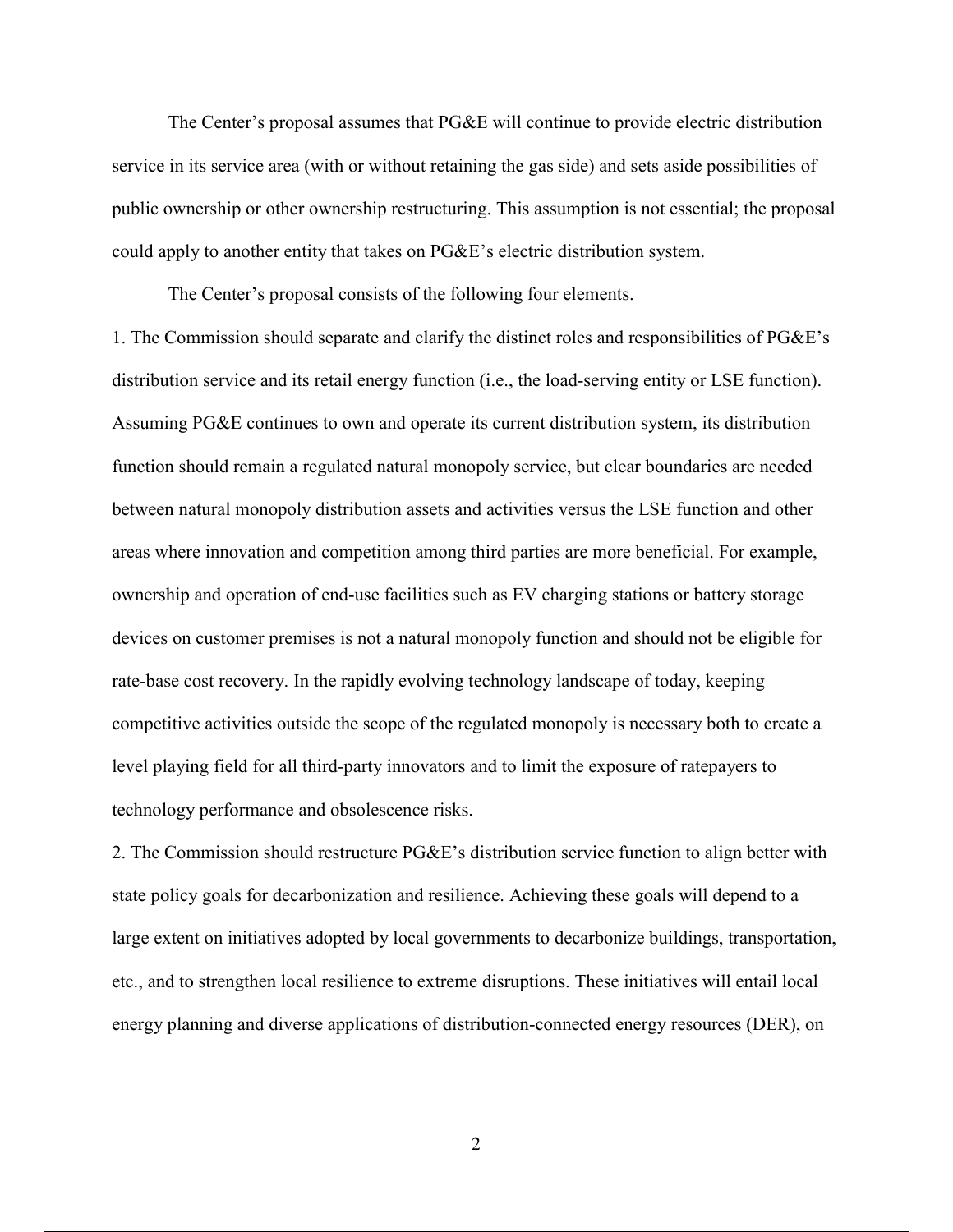both the customer side and the utility side of the meter.<sup>2</sup> DERs offer vast potential benefits to both energy end-users and to the whole power system, but today some of the benefits are barely recognized much less quantified, and there are substantial barriers to DER commercial viability that regulatory reforms could address.<sup>3</sup>

 In order to maximize the value and benefits of the growing volume and diversity of DER on the system and ensure their critical role in achieving California's policy goals, the Center recommends that PG&E's distribution service be restructured as an Open Access Distribution System Operator (OA-DSO). The central concept behind the OA-DSO is analogous to FERC's open-access rules for transmission service and wholesale markets. In California this FERC framework is illustrated by the CAISO's use of transparent market mechanisms for allocating transmission service, its relationship with its participating transmission owners (PTOs), its management of transmission planning and new resource interconnection processes, and its independence from the participants in the wholesale market it operates. This does not necessarily require a new independent DSO ("IDSO") entity, but it does mean that the OA-DSO function will need to perform several key elements, including but not limited to:

<sup>&</sup>lt;sup>2</sup> These comments use the term distribution-connected or distributed energy resources ("DER") broadly to mean the full range of electricity resources connected to the power system at distribution level, on either the customer side or the utility side of the end-use meter, as well as smart inverters and advanced control technologies to optimize their use for both meeting the needs of energy customers and providing grid services to support reliable, efficient power system operation.

<sup>&</sup>lt;sup>3</sup> See Scott Murtishaw (January 2019) "Barriers to maximizing the value of behind-the-meter distributed energy resources," California Solar & Storage Association. This paper provides a detailed examination of DER-related issues raised in some key Commission proceedings and offers specific proposals for how to address them. CCP is not commenting one way or other on Mr. Murtishaw's specific recommendations, but we suggest that reforming the regulation of the utility distribution function as proposed here will create a more favorable context for DER proliferation that will simplify resolution of many of the more granular issues Mr. Murtishaw identifies.

https://static1.squarespace.com/static/54c1a3f9e4b04884b35cfef6/t/5c509f774ae23756e03f6161/154878757 7591/CALSSA+Whitepaper+on+DER+Barriers-Jan2019.pdf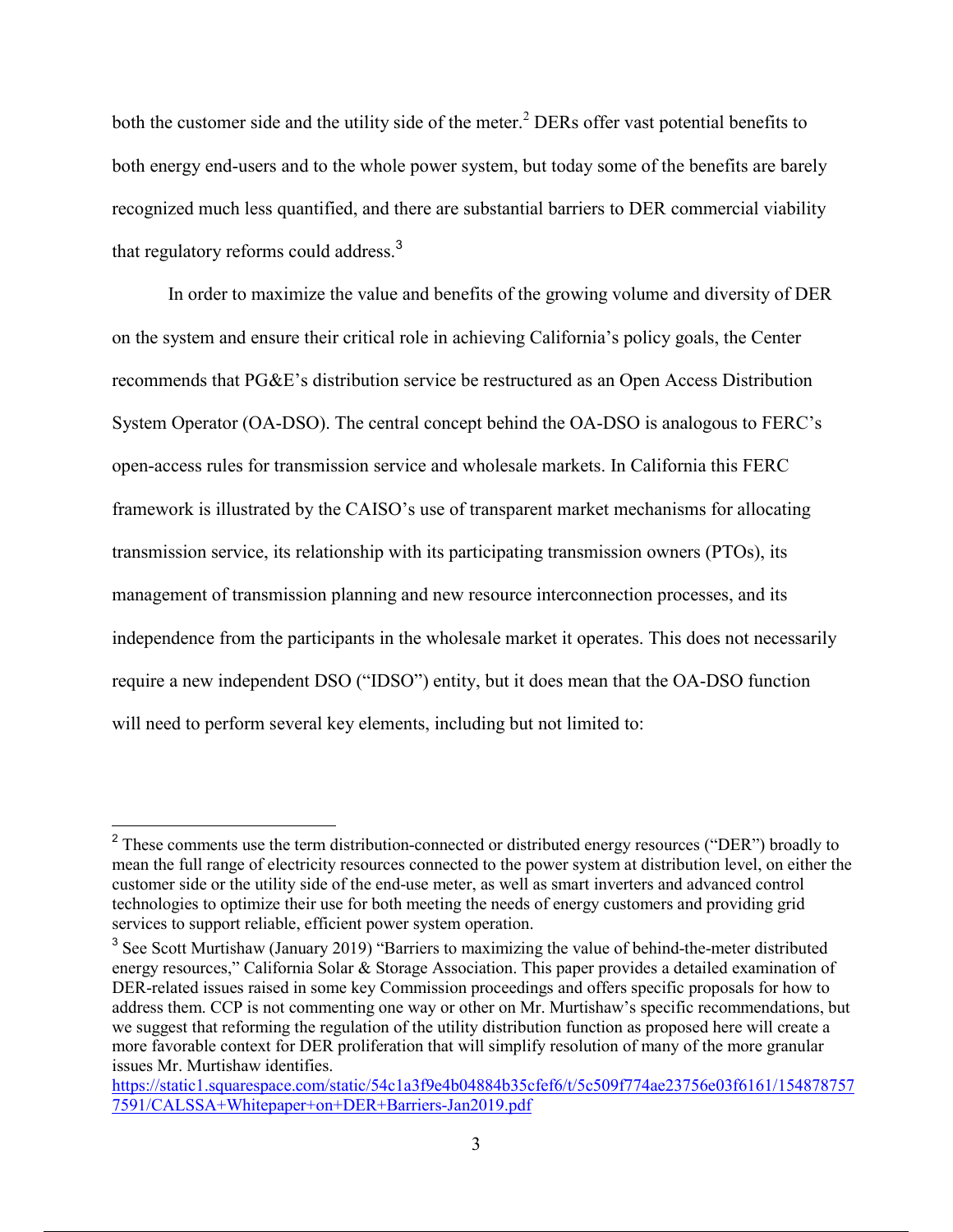- a. Well-defined grid services that third-party DER providers, including energy end-users with customer-side DER, can provide to the DSO through non-discriminatory and transparent procurement mechanisms and will be fairly compensated for;
- b. An open, participatory distribution planning process that provides sufficient information on identified upgrade needs and opportunities for third parties to submit preferredresource alternatives and have them fairly evaluated: $4$
- c. Streamlined interconnection processes to facilitate development of community-level DER (such as solar + storage) on the utility-side of the meter and formation of community microgrids to ensure continued availability of power to critical and priority facilities in the event of a major system disruption and to enable safety-related deenergizing of a line under high-risk conditions (public safety power shutoffs or PSPS);
- d. Transparent real-time operating procedures that govern curtailment of DER or other mandatory operating instructions, to ensure such procedures are non-discriminatory in their application to third-party assets;
- e. A transmission-distribution coordination framework with CAISO to ensure reliable operation and market integration with high volumes and diversity of DER on the system; and
- f. A data access framework that enables the above elements to work efficiently and with non-discriminatory participation by prosumers and third-party providers.

3. Develop performance-based regulatory ("PBR") rules and incentives for PG&E's OA-DSO function. The central concept of PBR is to shift the basis of the utility's profits from a guaranteed rate return on assets to well-defined metrics that measure the quality of the DSO's performance of the activities it is responsible for. Under a PBR structure PG&E could still recover the costs of

<sup>&</sup>lt;sup>4</sup> The CAISO's annual Transmission Planning Process offers a useful model for how a new distribution planning process could be structured.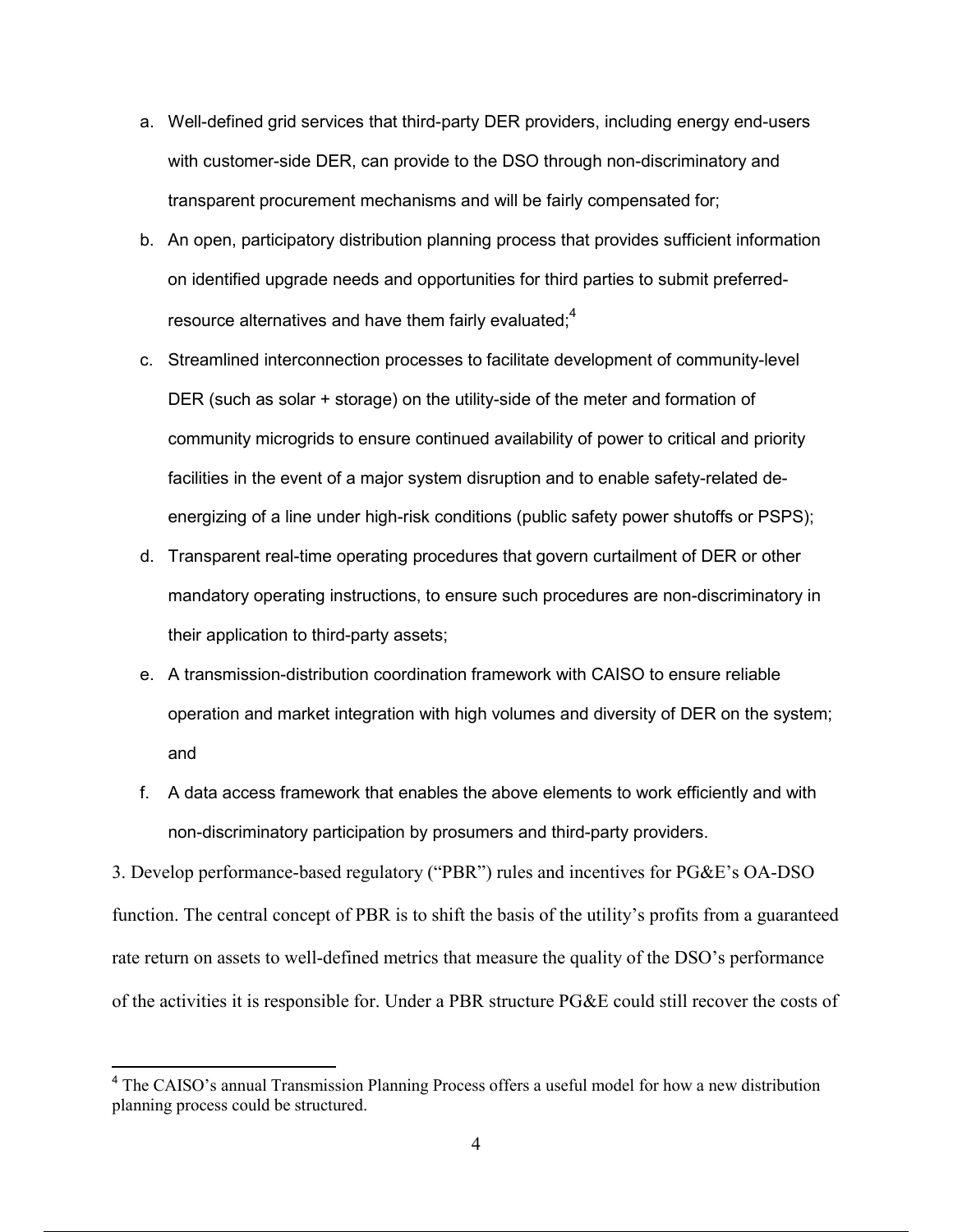infrastructure investments, but at a rate of return that's closer to its actual cost of capital while performance metrics provide more of the basis for the DSO's profit.

4. The Commission should recognize and direct the OA-DSO to facilitate the crucial role to be played by local governments and communities in achieving California's climate, energy and equity goals.<sup>5</sup> Many of the factors that drive carbon emissions are in the realm of urban and county planning: housing density, transport-oriented development, building codes, land use and zoning, traffic and mobility services, etc. Local governments are also key actors in creating greater safety and resilience for the more volatile environment we now inhabit, and in addressing equity issues and the needs of disadvantaged communities. And since many of these initiatives will involve electrification of fossil-fuel-using activities and will drive new demand for electricity, the DSO needs to be a collaborative partner in the design and implementation of local energy resources. On that point, the Commission's list of factors for evaluating proposals includes the following: "the utility's relationships with and role in local communities."6

To that end the Commission should direct PG&E's OA-DSO function to be an effective collaborator with local governments and their relevant agencies to develop and implement electrification and resilience-related energy projects that address community needs in alignment with power system benefits. In essence this means crafting a convergence between power system planning and city/county planning. PG&E's performance on this requirement should be an element of its PBR-based compensation.

The rest of this section is organized as follows: Section 6.2 describes some outcomes and desirable features of a future decarbonized California energy landscape that may be viewed as

<sup>&</sup>lt;sup>5</sup> For expanded discussion of these ideas, see Lorenzo Kristov (November 27, 2017) "Comments in response to the October 31, 2017 informal public workshop on California Customer Choice." http://www.cpuc.ca.gov/uploadedFiles/CPUC\_Public\_Website/Content/Utilities\_and\_Industries/Energy\_-Electricity\_and\_Natural\_Gas/Lorenzo%20Kristov%20Comments.pdf

<sup>6</sup> *Assigned Commissioner's Scoping Memo and Ruling*, December 21, 2018, at 10.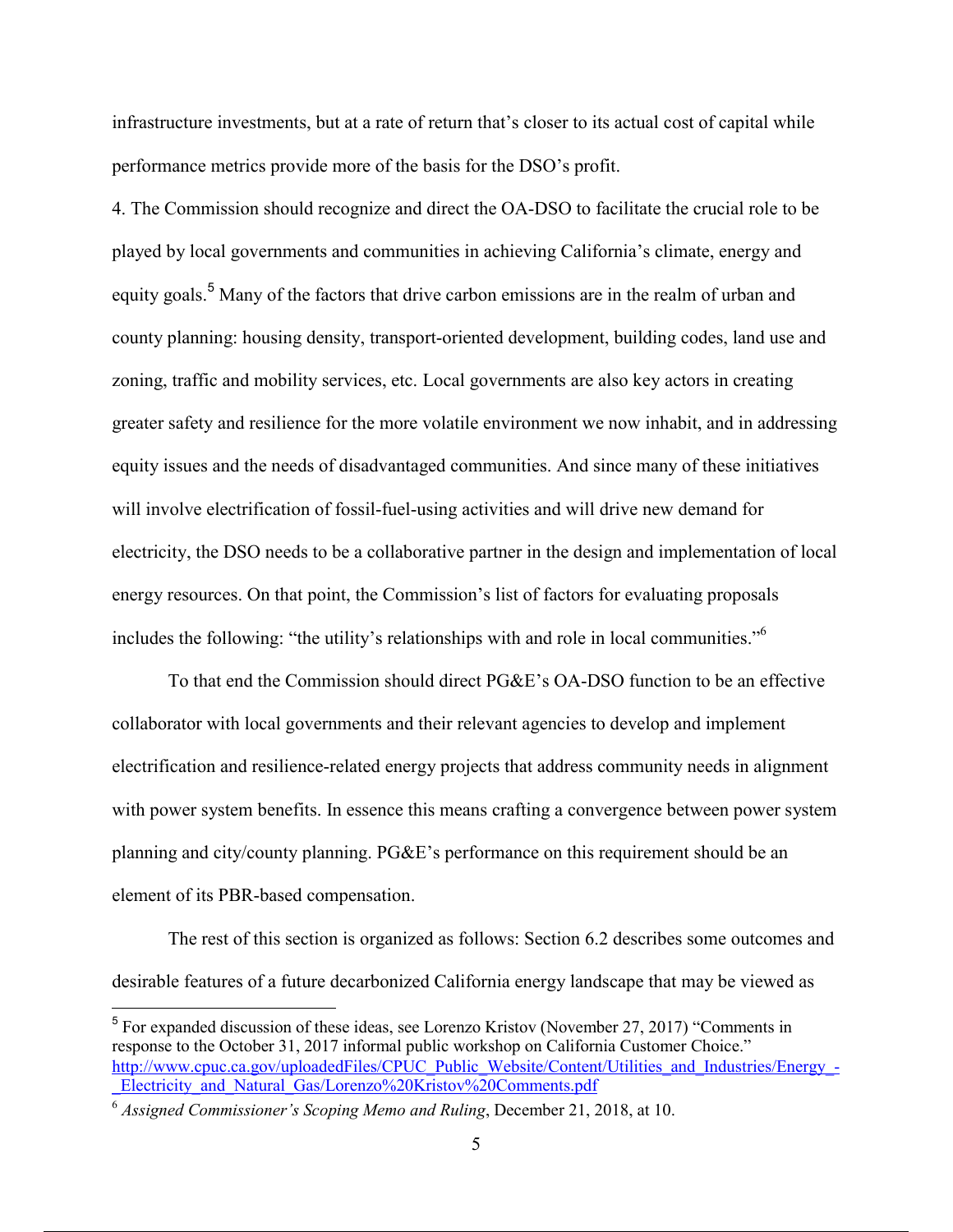targets or objectives to which regulastory policies should aim. Section 6.3 identifies legacy 20th century features of PG&E's current structure and regulatory framework that are in conflict with the desired future. Section 6.4 then outlines the Center's proposed changes to the current structures, and Section 6.5 offers elements of a transition approach.

#### **6.2 The pathway to California's decarbonized future**

 Consider California's energy landscape in 2030, starting with the electric power system which must deliver 60 percent renewable energy by then. While much of the industry is polarized by a debate between a vision of the future dominated by bulk electric system ("BES") renewable resources in an optimized western regional grid versus a future dominated by rapid growth of DERs and community power systems, this is a false dichotomy. The power system in 2030 should be a blend of bulk system and decentralized resources for reasons discussed below. However, today's power industry institutions and the dominant industry culture are biased toward building "utility-scale" BES infrastructure and tend to be dismissive of the role of DER and community power systems,<sup>7</sup> which are inherently more beneficial from resilience and safety perspectives. It is important to understand why DER and community power systems are valuable and even crucial to California's goals, and to implement changes to PG&E's regulatory framework and incentives that will promote their growth.

<sup>7</sup> These comments use the term "community power system" to mean a system of carbon-free DER and provisions for coordinating their operation, designed and implemented through state-local collaboration to: (a) support the reliable operation of a carbon-free, secure and efficient electric power system; (b) meet local energy, resilience and electrification needs; (c) achieve California's environment, energy and equity goals; and (d) provide economic, employment and other benefits to communities.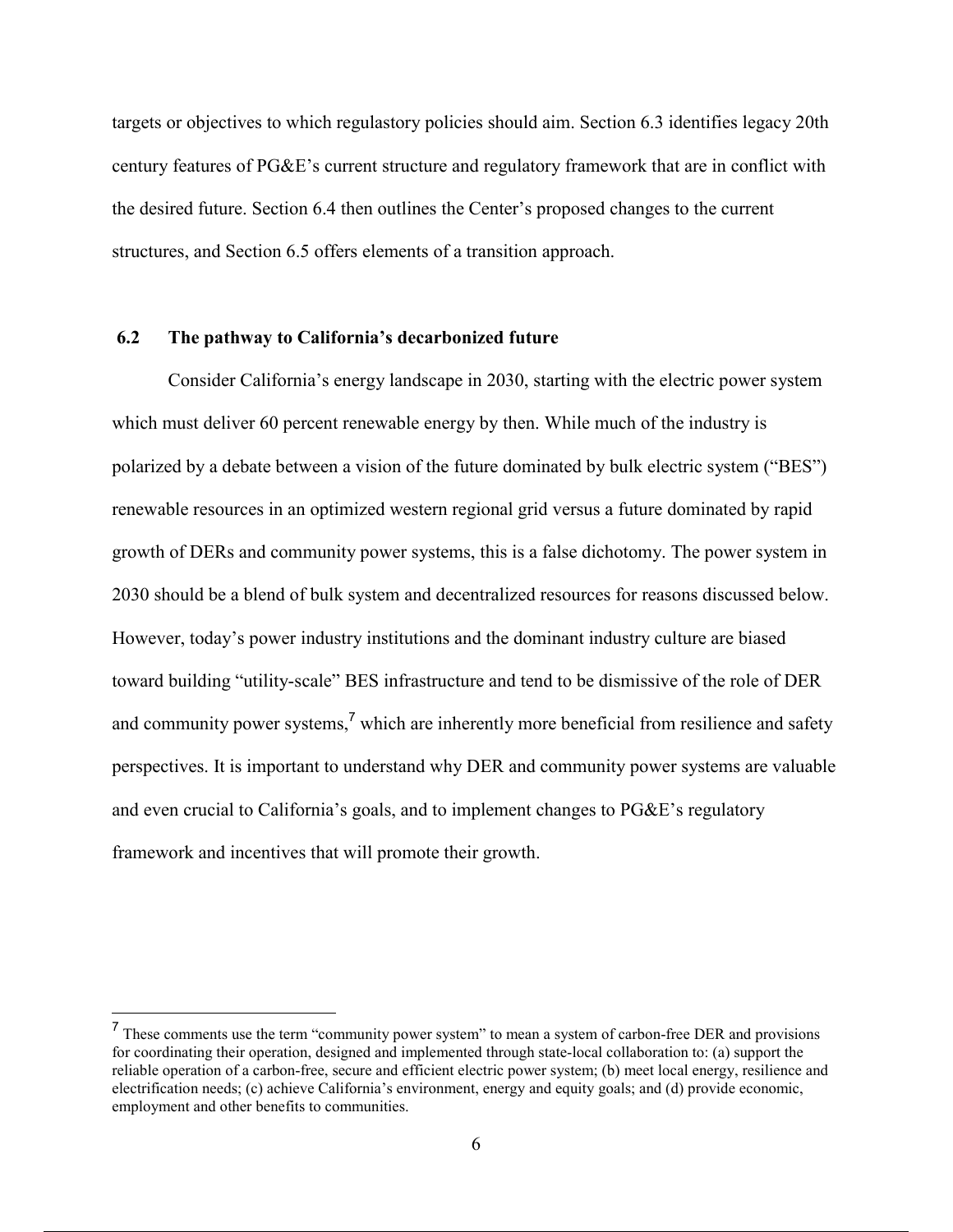DER and community power systems offer the following capabilities and benefits that can shape a safe, reliable, efficient, low-carbon California power system by  $2030$ :<sup>8</sup>

- 1. **Electrification.** A major share of projects and strategies to electrify transportation and buildings and more broadly reduce carbon emissions from all sources will come about through city and county planning. General Plans deal with such matters as zoning, building codes, housing densification, affordable housing, traffic and mobility services, land use and habitat protection, etc. As buildings, transportation, and agriculture come to rely more on electricity, coordinating power system planning with city and county planning will enable optimal tradeoffs between local DER and BES-level supply, to electrify current fossil-fuel uses in the most cost-effective and societally beneficial manner, taking into account local resilience and equity benefits in addition to the usual energy cost considerations.
- 2. **Shaping net load and managing volatility locally.** Customer adoption of DERs will continue to grow with declining costs and increasing capabilities of new local-scale technologies. Combined with electrification-driven demand growth, the resulting increased volatility and extreme production and net load profiles at the grid edge and the circuit level (e.g., "ducklings") can be managed locally using flexible DER and storage at various scales, rather than exporting grid-edge impacts upstream to create operational challenges and drive infrastructure needs at the BES level.

<sup>&</sup>lt;sup>8</sup> The year 2030 holds a number of key milestones in California policy. Senate Bill 100, signed into law by Governor Brown in 2018, requires electricity consumed in the state to be 60 percent from renewable supply resources by 2030. SB-32 passed in 2016 requires a 40 percent reduction in greenhouse gas emissions below 1990 levels by 2030, and a Governor's executive order sets a 2030 target for 5 million zeroemissions vehicles. For additional milestones and targets see the California Air Resources Board's Scoping Plan: https://www.arb.ca.gov/cc/scopingplan/scopingplan.htm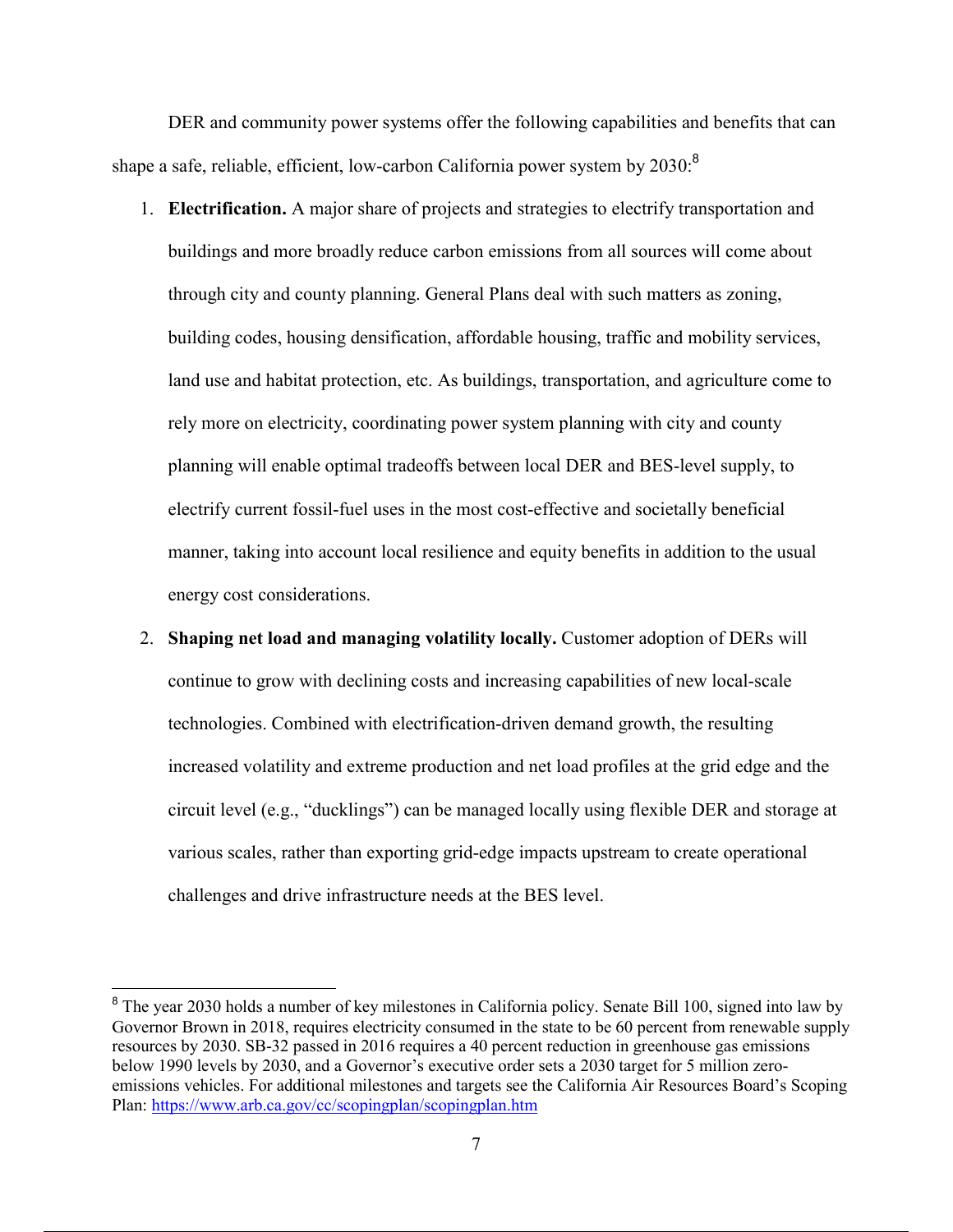- 3. **Alternatives to expanding costly and vulnerable grid infrastructure.** There is no reason anymore to build T&D infrastructure to meet peak loads that occur infrequently and leave vast amounts of capacity underutilized most of the time. Flexible DERs, including load management and control systems, can create relatively flat net load profiles at both the distribution circuit level and BES level, enabling rapid growth of carbon-free local energy supply without driving costly T&D capacity expansion and troublesome "duck curve" impacts. (Adoption of PBR as noted above should mitigate incentives to expand grid infrastructure.) Relatively flat, predictable net load profiles at transmission-distribution interfaces can reduce congestion and increase capacity factors on the BES, enabling it to move renewable energy supplies around the western region with less need to invest in massive new grid infrastructure.
- 4. **Resilience.** While resilience has become a national hot-topic with many notions about what it means and how to achieve it, disruptive events always have local impacts that can drastically affect people's lives, in many instances fatally. At the local level, resilience objectives include the capability of essential services and infrastructure to withstand more extreme events and continue functioning, the ability to quickly restore or substitute for essential services that fail, and the ability to activate public safety power shutoffs (PSPS) of at-risk T&D lines without totally cutting power in downstream communities. Thus a local resilience strategy is to create power systems at different levels that can operate as electrical islands, i.e., microgrids. A microgrid can be entirely on the customer side of the meter, e.g., an individual building or a campus that does not rely on DSO facilities or services upstream of the point of interconnection, to enable a critical facility such as a hospital or emergency shelter to operate off-grid. A microgrid can also serve a larger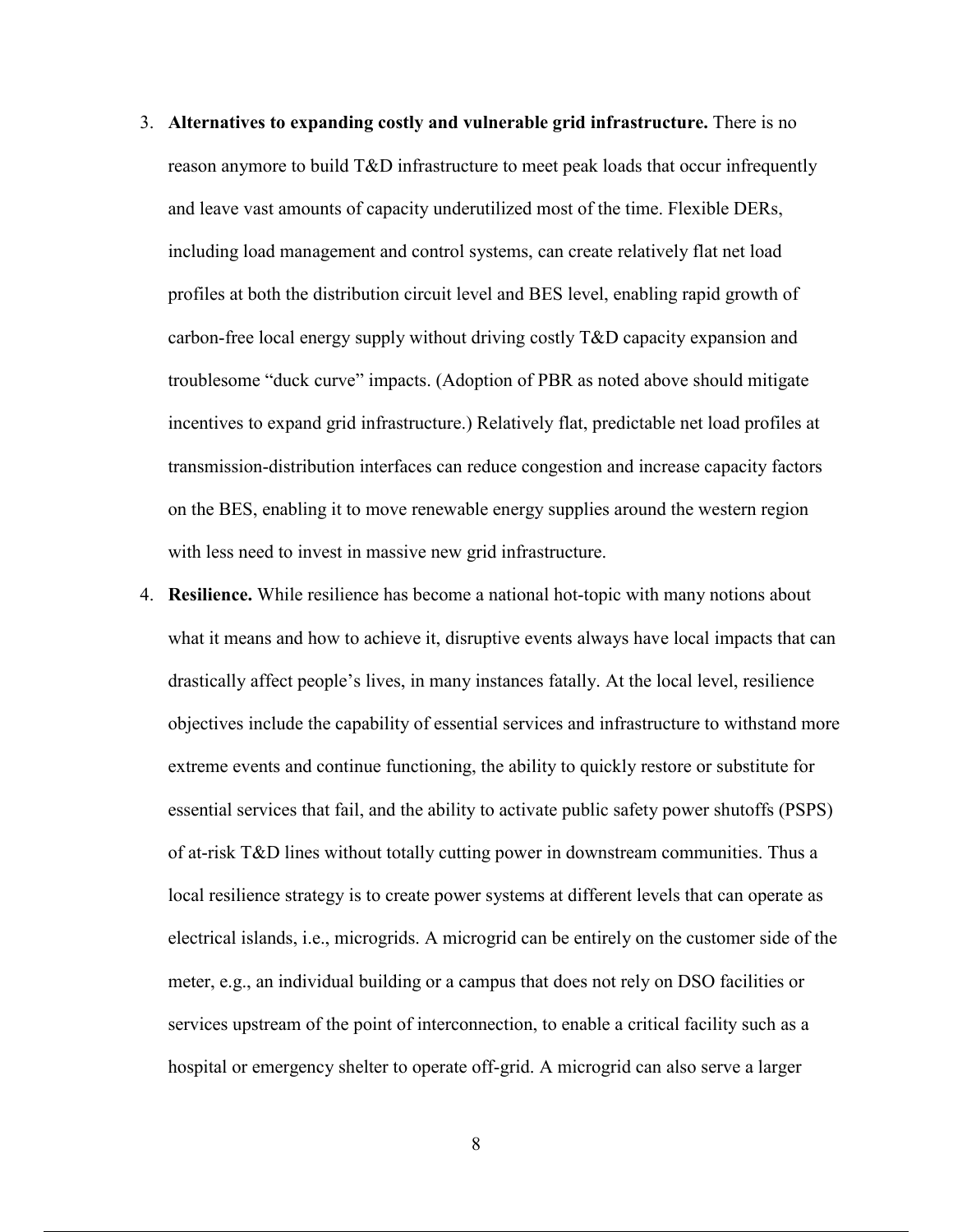community by coordinating the operation of multiple single facilities and utility-side DERs to sustain electric service over one or more distribution circuits on the DSO grid in coordination with the DSO's distribution service.

5. **Local and statewide economic benefits.** Once we start to advance community power systems designed and implemented collaboratively with the DSO, it opens up numerous job opportunities and diverse economic benefits for disadvantaged communities, cities and counties and all their residents.

To summarize, DER and community power systems offer the potential to achieve major advances in electrification of transportation and buildings with little increase in demand on the BES, even though total electricity consumption could be much greater than today. Key to this outcome is for PG&E's OA-DSO to partner with local planning in all communities across the state. As a result, new electrification demand can mostly be met with local supply and storage resources, while new energy efficiency programs implement weatherization retrofits in the state's entire building stock, and customer-side of the meter technologies transform electricity end-users into flexible resources providing grid services. These local programs can provide hundreds of thousands of well-paying jobs and bring economic benefits to low-income communities, while also reducing congestion on the western grid and moving power from wind and solar rich areas to population centers without having to build massive new infrastructure.

Now consider how California can decarbonize major fuel-intensive activities outside of the electric grid itself, mainly transportation and buildings. Transportation electrification requires much more than people swapping a combustion engine for an electric vehicle. By 2030, with bold initiatives by local governments and state support for planning and projects in all communities, reliance on private cars in urban areas can be diminished immensely. To take

9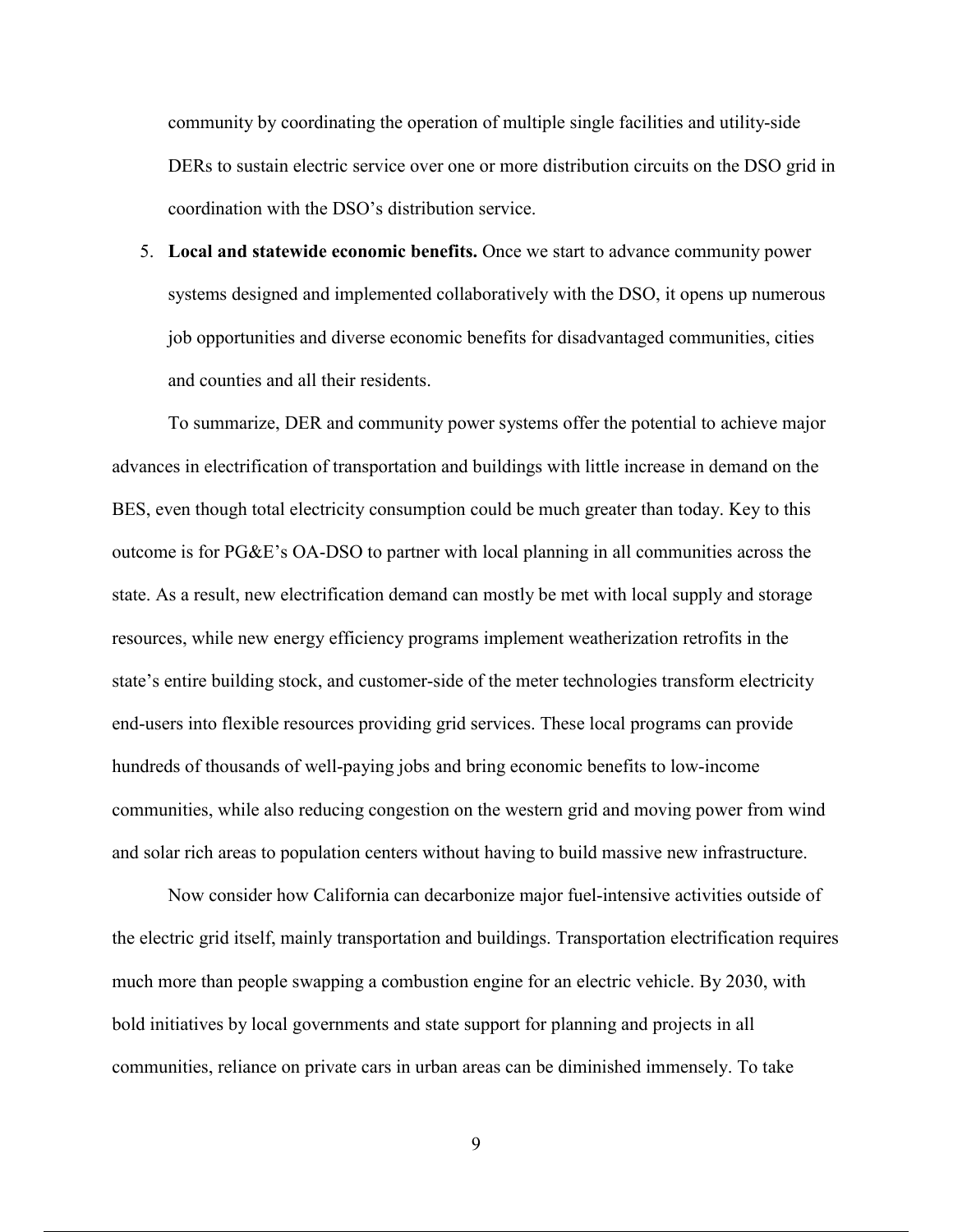climate adaptation and decarbonization seriously, city and county planning must place sustainability and resilience at the center of all decision making, such as: housing densification in core areas rather than sprawl; affordable housing close to public transit hubs and close to where people work (transit-oriented development); motor-vehicle-free downtown areas with new clean mobility services to move people to and from their destinations; building codes that require energy efficient buildings and all-electric new construction (avoiding new gas infrastructure that will soon be stranded); microgrid features to enable critical and priority facilities to operate as electrical islands; natural sustainability measures such as tree canopy, storm water capture and aquifer replenishment, as well as insect, bird and wildlife habitats and corridors. Many of these measures point to a need for collaboration between electric distribution system planning and city/county planning. The next two sections describe the legacy industry structures in need of updating and the policy actions to achieve the needed reforms.

#### **6.3. Legacy Utility Structure Does Not Well Serve 21st Century Needs**

To identify the most effective policy changes it is necessary first to understand how PG&E's existing structure and the regulatory and incentive framework in which it operates constrain California's ability to achieve rapid cost-effective decarbonization throughout the state. The existing structure was created in the last century to expand energy service and supply infrastructure and grow energy consumption rapidly. But now society's needs have shifted while the existing structure continues to embody these legacy characteristics: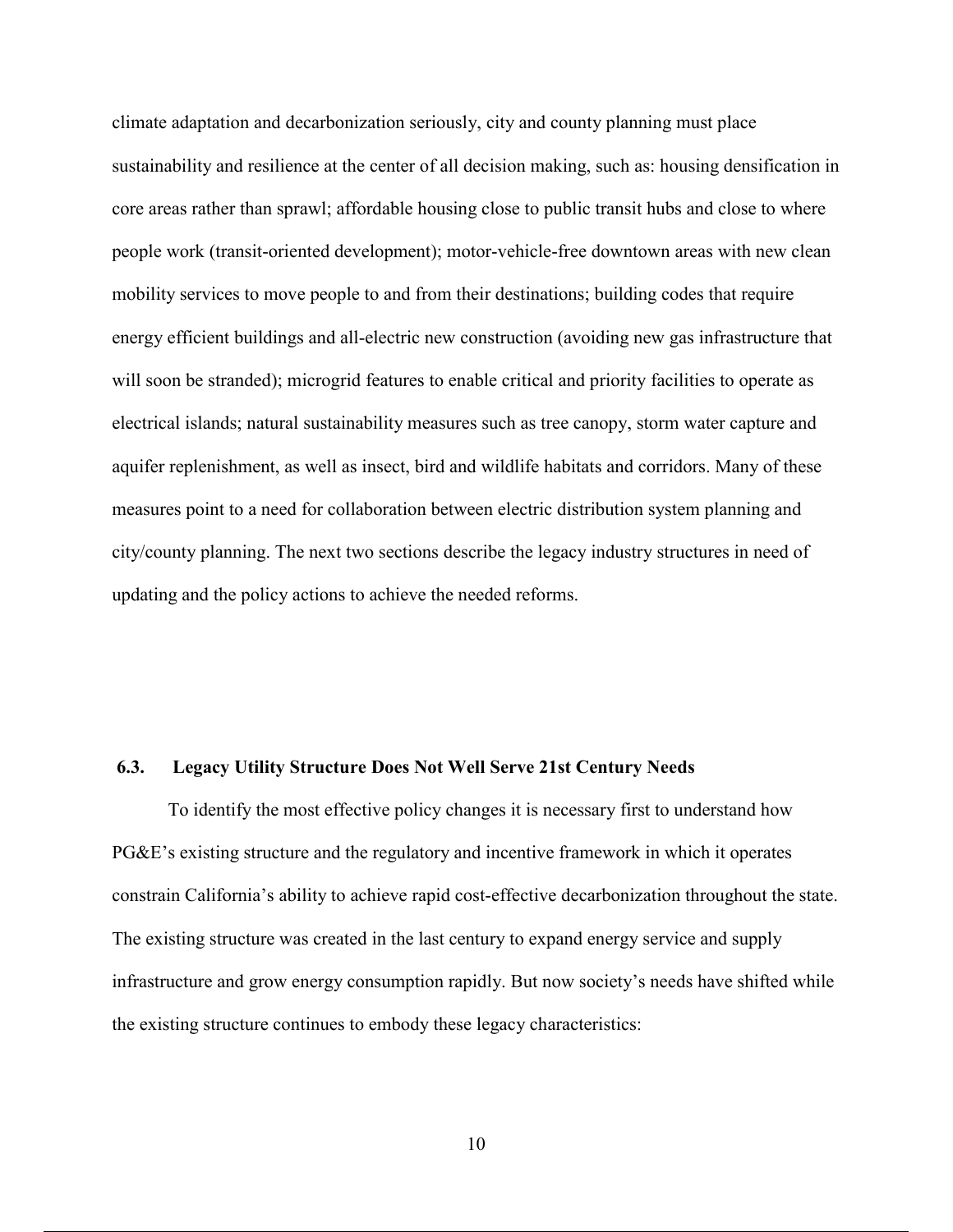- 1. **Expensive large-scale infrastructure is paid for by captive customers through regulated retail rates.** Traditional power system investment is supply focused, assuming demand to be exogenous, resulting in excess capacity most of the time, with all risk of stranded investment placed on ratepayers, not on the utility companies or their investors. Today DERs are able to both meet and shape electricity demands close to their source to dramatically reduce the need to invest in BES and distribution system infrastructure even while consumption grows due to electrification. The Commission needs to align DER investment incentives and opportunities with this new reality.
- 2. **PG&E's compensation is based on the cost of physical assets rather than the quality of service, which incentivizes them to develop large infrastructure projects and to impede growth of DER that can offset the need for large infrastructure.** Today the impediments appear in the form of costly interconnection procedures, opaque distribution planning processes with limited opportunities to adopt carbon-free non-wires alternatives, and multiple complex regulatory proceedings moving very slowly to open the field for competitive, cost-effective DER services. Updated processes for infrastructure planning and selection of preferred solutions would provide ratepayer/customer benefits by adopting more cost-effective technology solutions with less risk of stranded assets, but this requires tying PG&E's OA-DSO compensation to clear metrics for performance of its defined roles and responsibilities.
- 3. **Lack of clear boundary between PG&E's "natural monopoly" functions (owning and operating the systems of wires and transformers) versus functions where open competition would improve results for energy customers (e.g., investment in "grid edge" devices like EV charging stations).** When FERC created the framework for

11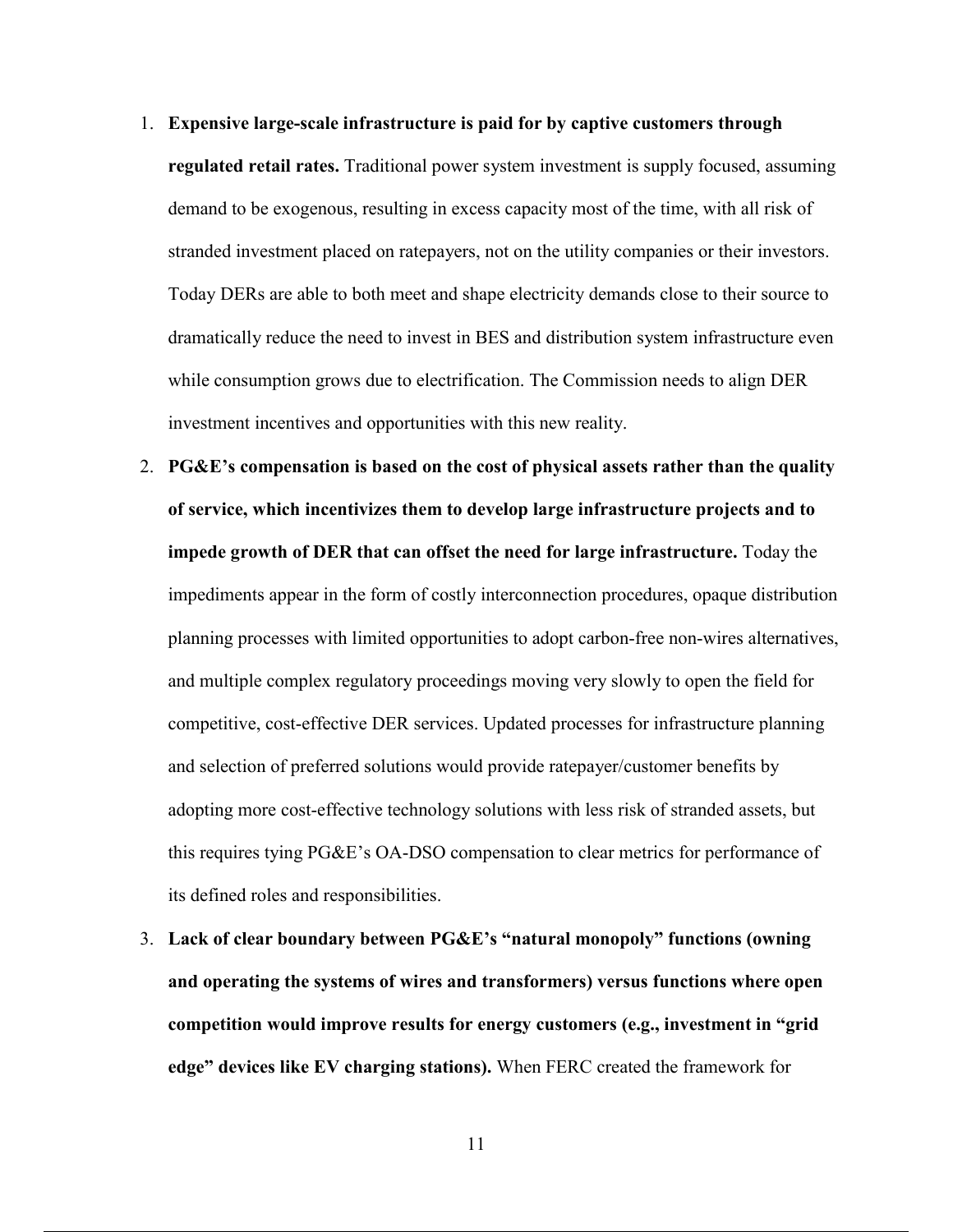wholesale power markets in the 1990s, the central principle was open-access transmission service, which is provided in most of the country today by independent system operators, unaffiliated with market participants and with the owners of the transmission assets under their operational control. Today in California there is still no similar unbundling of PG&E's distribution function. One consequence is that as PG&E seeks to expand ratebased asset holdings into new technology areas, they enjoy competitive advantages by, for example, having unique access to customer data held by their distribution function and reduced risk due to guaranteed cost recovery through rates. An urgent issue for the Commission is to define new boundary principles between PG&E's regulated monopoly functions and competitive functions, so as to realize the greatest societal advantage to the vibrant DER technology innovation in progress today.

4. **PG&E has a huge service area under a regulatory framework that requires uniform service offerings and cost allocation and precludes providing more tailored services to different communities.** This is also a legacy structure based on historic economies of scale and the construct of electricity as a homogeneous commodity that can only come from the grid. Today these rationales no longer apply, and the new goals of electrification and resilience require locally-designed DER-based energy systems. Until the advent of Community Choice agencies, the only way for a local government to shape its energy supplies and practices was to form a municipal electric utility. But at this moment the CCA model is preferable to municipalization because it leaves in place PG&E's distribution wires function, retains its workforce and expertise in distribution system planning and operation, and avoids the need to transfer ownership of assets. If the Commission adopts requirements for partnership between PG&E's OA-DSO function

12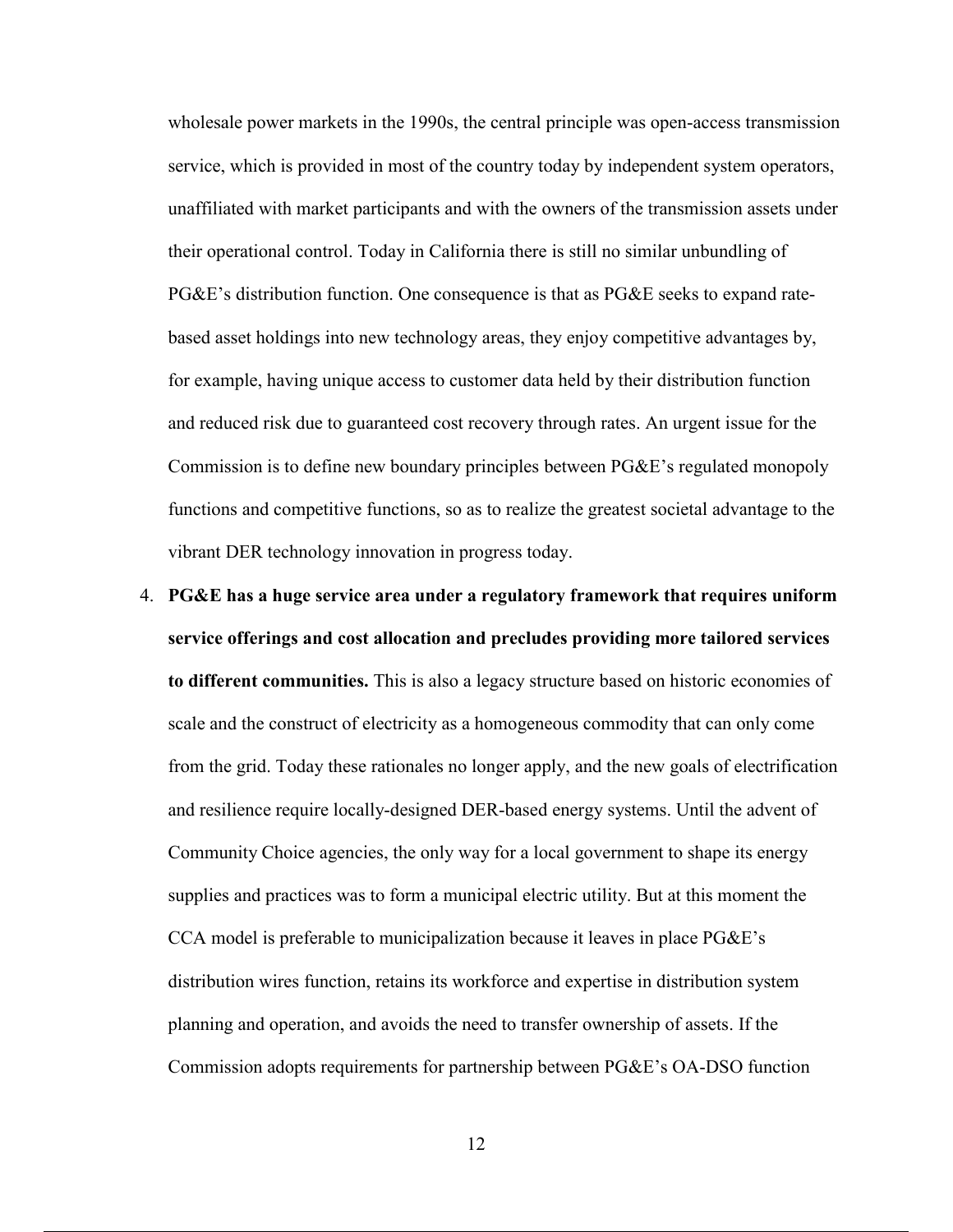and local governments, including CCAs where they exist, it can expedite locally-based electrification and resilience initiatives and offer a viable  $21<sup>st</sup>$  century OA-DSO business model for PG&E.

5. **Too much weight is placed on benefit-cost analysis ("BCA") as a basis for policy and investment decisions.** BCA claims to be an objective tool for making decisions, but in practice it cannot objective, so its results should be seen as data points, not definitive answers. BCA's results depend on which benefits and costs are included and how they are measured. But policy decisions are future oriented, intended to achieve future benefits that are excessively discounted based on prevailing financial rates of return, or may not yet have measurement methods. Indeed, benefits of greatest concern in the era of climate disruption — e.g., local resilience and our grandchildren's quality of life — have thus far been too hard to quantify. Thus BCA has an inherent bias toward preserving the status quo, and therefore it's often used to preclude an otherwise feasible and desirable solution on the grounds that it "doesn't pencil out." As the Commission considers alternatives to address the issues raised in the Ruling, it should bring these urgent but hard-to-quantify, hard-to-monetize societal values into the center of the proceedings.

#### **6.4. Elements of a 21st Century Electricity Policy Framework**

The Center recommends that the Commission approach reforms to PG&E's current structure through adoption of the following major elements:

1. Reform PG&E's electric distribution function to become an open-access distribution system operator (OA-DSO), based on an open-access structure analogous to the CAISO's structure for providing non-discriminatory transmission service and operating wholesale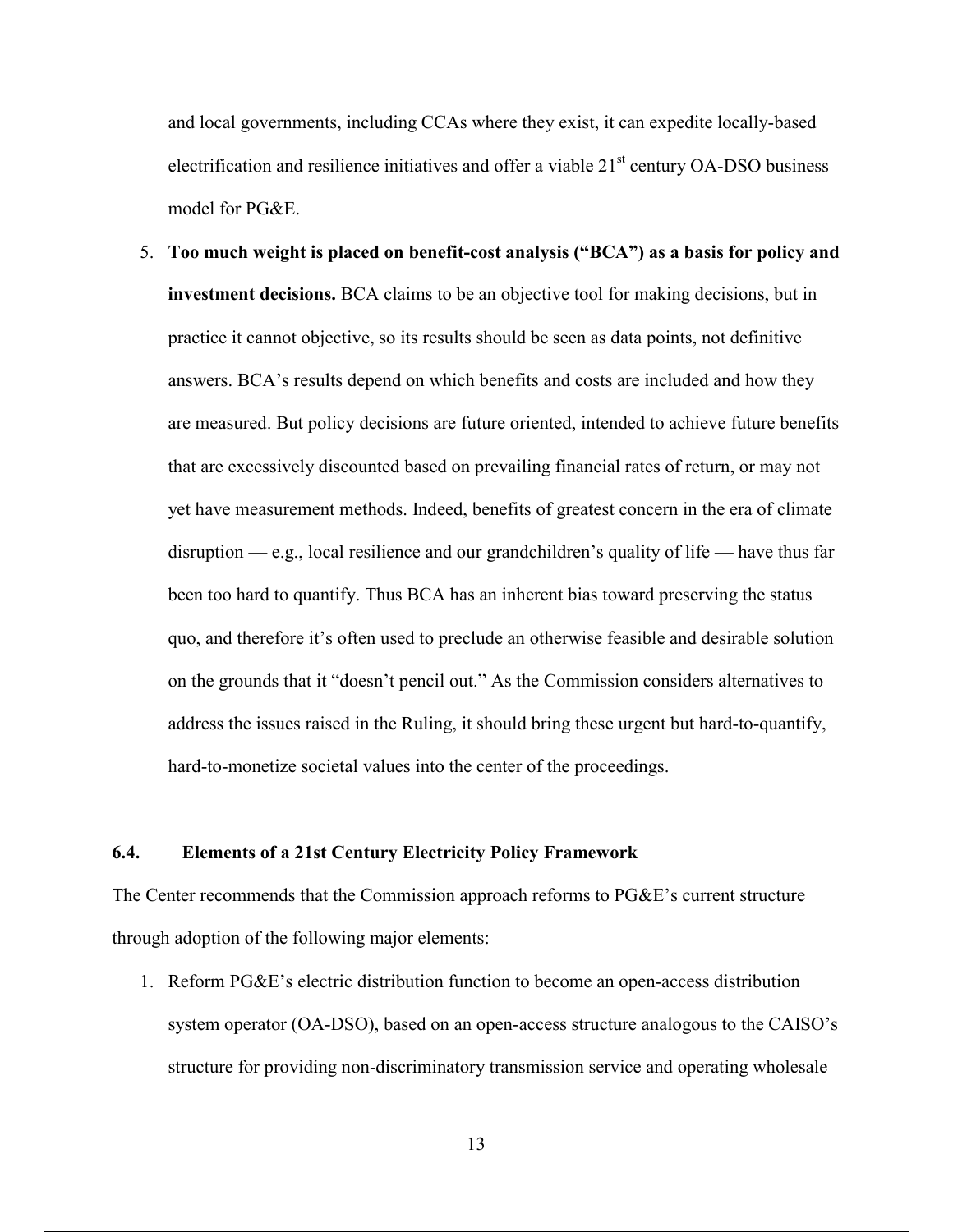spot energy markets, but designed for the characteristics and operation of electric distribution systems.

- 2. The open-access structure should include competitive market mechanisms whereby participating energy customers, DER providers and LSEs can develop and be compensated for grid services to the DSO, including deferral of grid asset investment as well as real-time operational services such as voltage support, congestion management and phase balancing. The framework must clearly define details of each distribution grid service, including performance requirements, dispatch, measurement and compensation. It must be non-discriminatory with regard to system planning, interconnection procedures and real-time operations such as curtailments, and these activities must be subject to clear transparency standards and supported by an effective data access framework. This will create a needed foundation for expanding cost-effective DERs on the system, for the commercial viability of DER innovators and providers, and for designing local electrification and resilience projects.
- 3. Develop and adopt PBR rules and incentives for PG&E's OA-DSO that measure the DSO's performance of specific roles and responsibilities and compensate the utility based on those measures.
- 4. Include in the PG&E DSO's mandate a requirement to partner with local governments to develop and implement electrification and resilience projects, bringing together city and county planning with power system planning.
- 5. Implement data access provisions for PG&E's OA-DSO that enables cities and counties to plan electrification and resilience projects and third-party DER developers and CCAs to develop local resources to implement those projects. It is both necessary and possible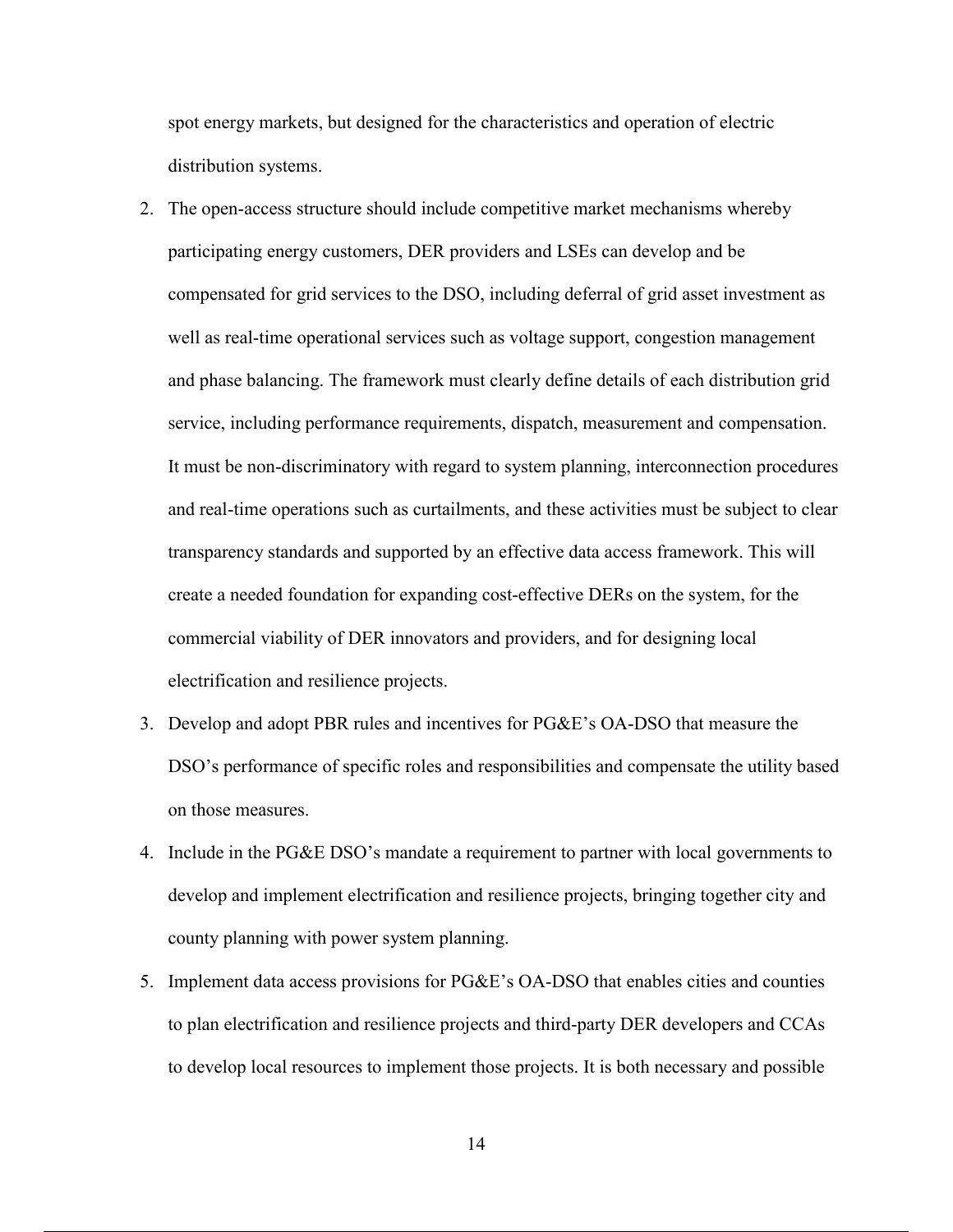to protect customers' rights to privacy and control of their own data, and address infrastructure security concerns, without placing the control under a for-profit monopoly that can realize financial benefits from control of information. Having customer data under PG&E's control is a single major impediment to enabling the demand side to become effective managers of their own impacts on the grid and providers of grid services. From a cost perspective, data access is yet another challenge to third parties seeking to develop non-wires alternatives to grid infrastructure upgrades.

- 6. Redesign distribution system planning to accommodate broad electrification, resilience and DER growth, and to include an analog to the "loading order" in procurement which establishes preferences for energy efficiency and active customer participation in grid operational needs, and for carbon-free, DER-based non-wires alternatives to grid infrastructure. Distribution planning must become transparent and include meaningful stakeholder participation and opportunities to offer alternative solutions. Distribution planning must also address staged "no regrets" approaches to grid modernization, with PG&E's compensation for such investment based on performance of distribution services rather than straight return on assets.
- 7. With separation of PG&E's distribution function from its retail function, the Commission needs to reconsider the roles and responsibilities of PG&E's retail function going forward. PG&E's retail kWh service will no longer be "bundled" as it has been historically but will be provided by a distinct functional unit of PG&E whose relationship to the OA-DSO is comparable to that of other non-utility LSEs. With so much of PG&E's load migrating to CCAs, and given the greater flexibility CCAs have to develop local resources to meet local needs and provide grid services (especially in the context of the

15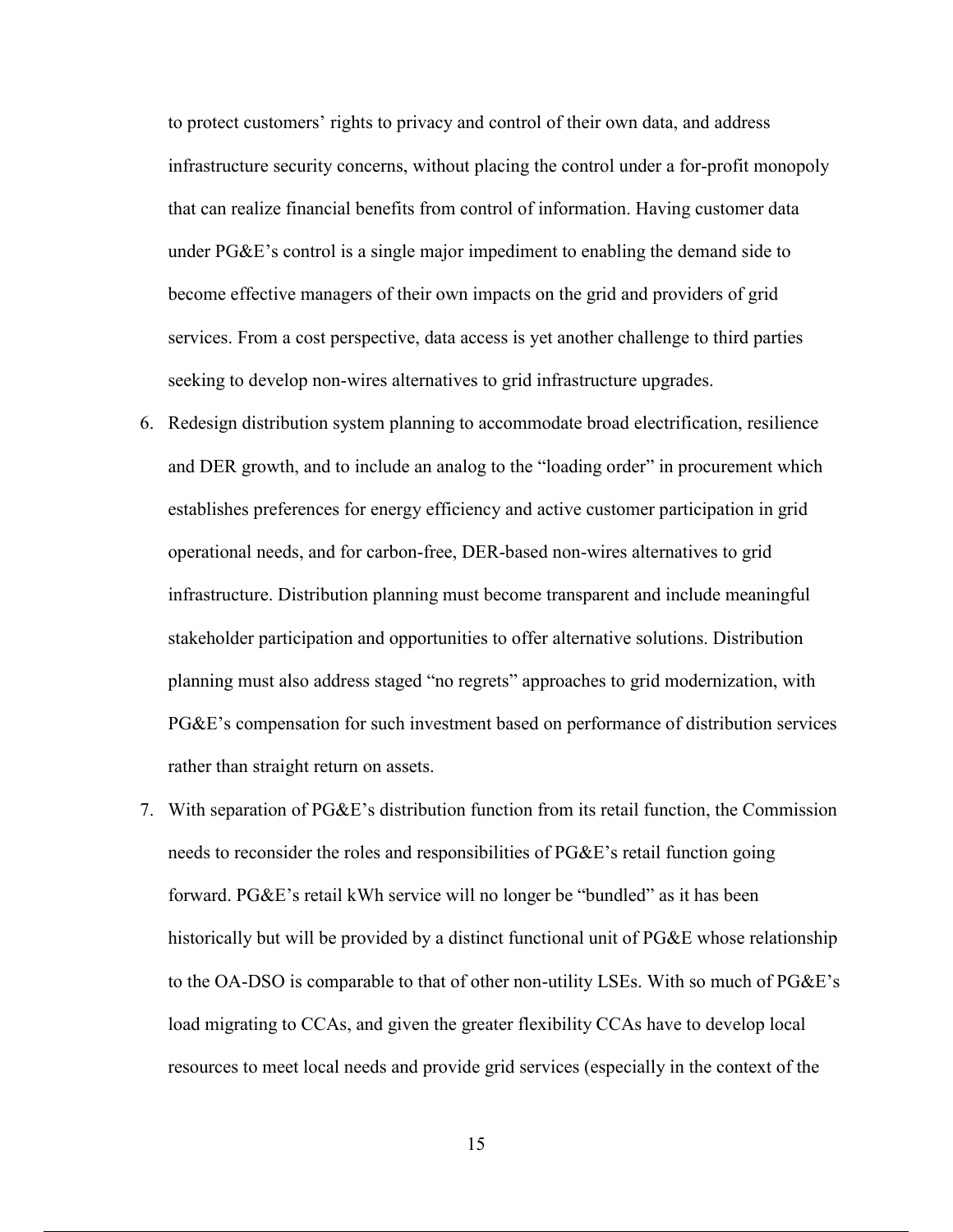DSO reforms the Center proposes), it is reasonable to ask whether PG&E wants to retain its LSE function. If PG&E's retail function is no longer under a regulated monopoly framework, it would seem logical to allow PG&E to make this decision for itself (setting aside issues related to bankruptcy). At the same time, there remains an open question about provider of last resort ("POLR"), i.e., the question of who provides retail service to a customer who opts out of a CCA or whose alternative LSE ceases to function. There are examples from other states of different approaches to POLR the Commission may consider in a proceeding on transition issues. In the meantime the Center recommends that the Commission not assign any additional procurement responsibilities to PG&E until these more basic utility structure provisions can be addressed.<sup>9</sup>

8. The Center fully supports the Commission's adoption of strong oversight of PG&E's performance on reliability and safety of its transmission and distribution systems and explicit tying of PG&E's compensation to metrics in these areas as well as for the other responsibilities discussed above.

## **6.5. Transition Considerations**

 The Center recognizes that the reforms we propose to PG&E's operational structure represent significant changes to today's arrangements. At the same time, these or similar reforms have been topics of industry discussions in California and other jurisdictions for many years, and

<sup>&</sup>lt;sup>9</sup> For example, the November 21, 2018 Proposed Decision in the Commission's Resource Adequacy Track 2 proceeding (R.17-09-020) proposes to assign the IOUs the role of central buyers for 100 percent of Local Resource Adequacy capacity needs starting in 2019 for the 2020 compliance year. CCP agrees with the many parties who have formally urged the Commission to defer assigning this role to the IOUs to take more time to consider alternative approaches; in view of the issues the Commission raises in this Investigation and the clear need for fundamental reforms to PG&E's structure, it does not seem prudent to assign such an important new function to PG&E at this time.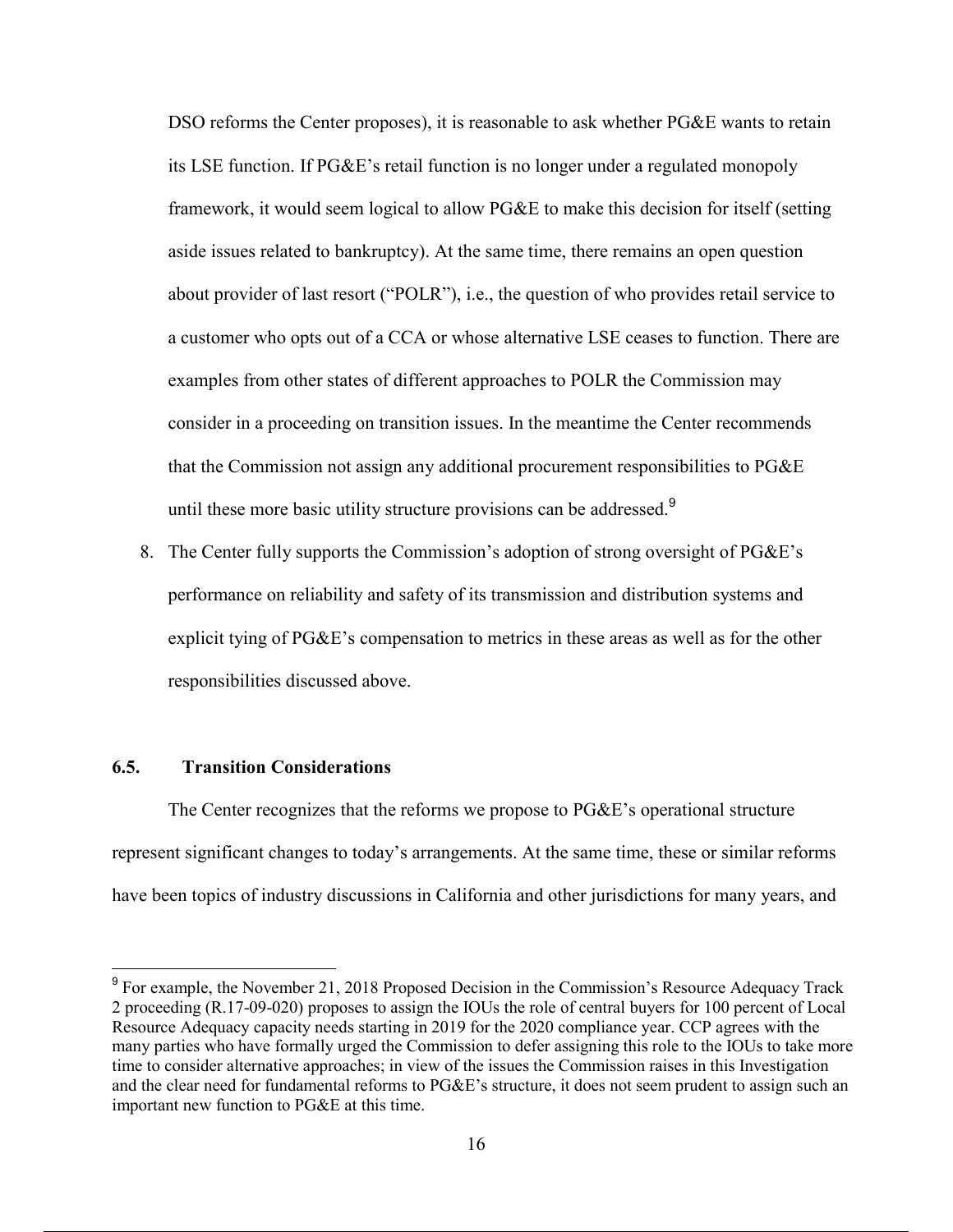some elements of the reforms are already being addressed to some extent in ongoing Commission proceedings. The Commission could take up the Center's proposals as follows:

- 1. At the earliest feasible date open a rulemaking to define the functional elements and regulatory framework for PG&E's distribution function to become an OA-DSO, incorporating the elements described above. This rulemaking should also develop safety and other performance metrics for the OA-DSO's roles and responsibilities and specify their use in determining PG&E's compensation.
- 2. Within the DRP proceeding (R.14-08-013), define the structure of a cyclical, reformed PG&E distribution planning process, including stakeholder participation and information access provisions, that will facilitate coordination of power system planning with city and county planning for electrification and resilience, support design and implementation of community-level power systems and microgrids, and allow transparent comparison and adoption of zero-carbon DER alternatives to expanding grid infrastructure.
- 3. Within the IDER proceeding (R.14-10-003), develop the rules for a competitive distribution grid services market in which third-party DER providers, including end-users with customer-side DER, can provide and be fairly compensated for grid services to PG&E's OA-DSO. The proceeding has already made some progress on grid services such as voltage support and congestion relief to support DSO operation (see decision D.16-12-036), and now it needs to develop the details, including performance requirements, measurement, procurement mechanisms and compensation.<sup>10</sup> These should

<sup>&</sup>lt;sup>10</sup> Building on D.16-12-036, in 2018 PG&E, SCE and SDG&E jointly completed additional work to advance DER-based grid services and provided recommendations for next steps. See the Smart Inverter White Paper and Appendix: https://aeic.org/committees/power-delivery/distributed-energy-resourcessubcommittee/